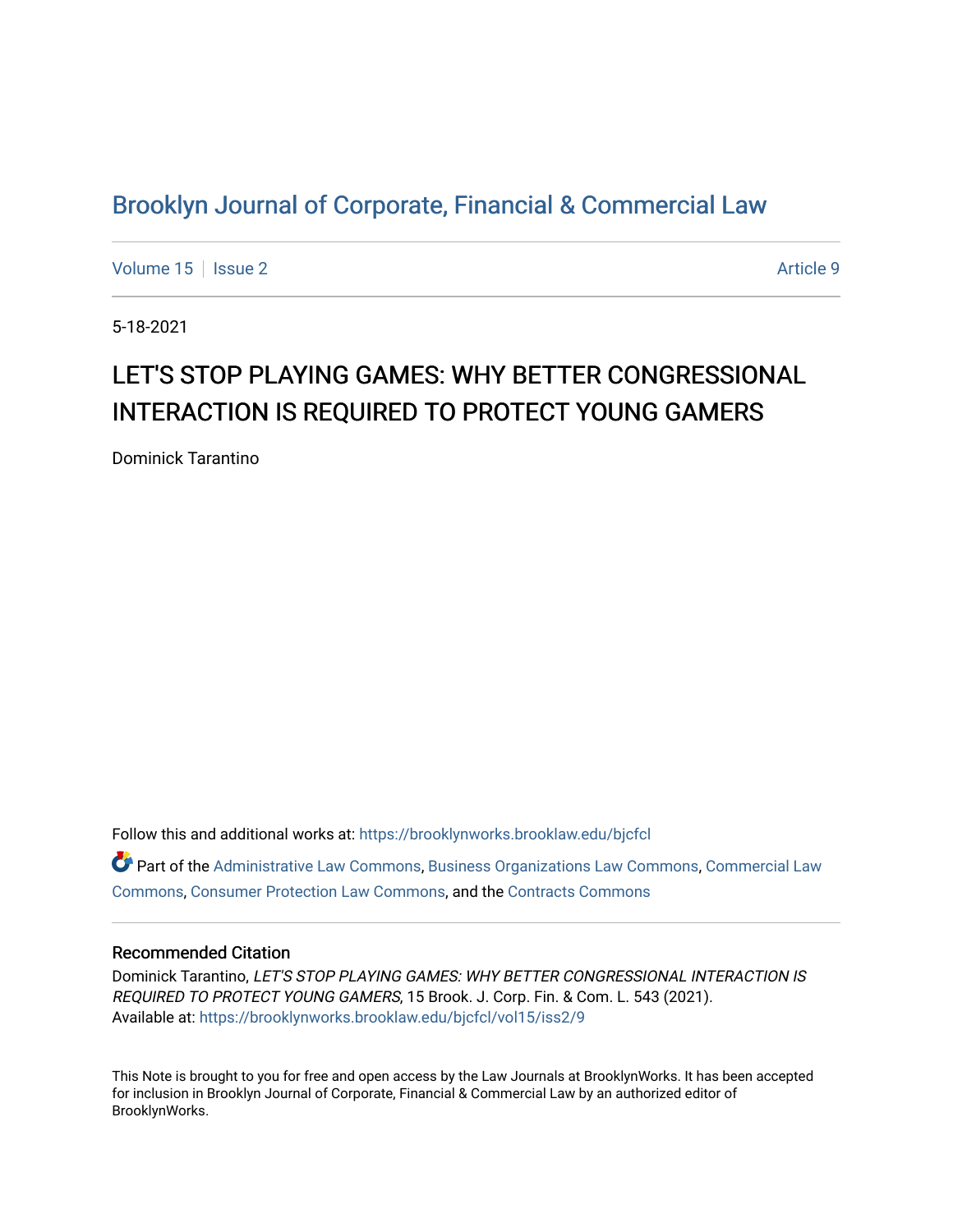## LET'S STOP PLAYING GAMES: WHY BETTER CONGRESSIONAL INTERACTION IS REQUIRED TO PROTECT YOUNG GAMERS

### ABSTRACT

This Note addresses the predatory nature of video game microtransactions, the serious risks they pose, and why an improved plan of legislative intervention is necessary to protect young, vulnerable video game consumers. With loot box microtransactions driving a flourishing industry that has reached unprecedented levels of success, adequate consumer protection cannot properly be achieved through self-regulation. Senator Josh Hawley's Protecting Children from Abusive Games Act is a step in the right direction, but its broad language will result in unintended consequences that can cripple the entire industry. Revising the bill's language will protect the intended young consumer and allow for other forms of microtransactions that do not harm consumers.

### INTRODUCTION

The video game industry is in the midst of a controversy unlike any it has seen before.<sup>1</sup> Since the inception of world-renowned classics like Atari's Pong in 1972 or the Nintendo Entertainment System in 1985, the culture surrounding the industry has shifted dramatically.<sup>2</sup> The days of minimalist budgets to create impactful games are long gone.<sup>3</sup> Now, industry titans dedicate capital that exceeds half a billion dollars to commercialize their games and make them critically acclaimed darlings.4 With the video game industry's revenue surpassing the likes of cinema, music, and sports, developers are now entertaining creative ideas to maximize profits and get their share of this competitive industry's pie.<sup>5</sup>

<sup>1.</sup> Kevin Anderton, The Ongoing Controversy of Microtransactions in Gaming, FORBES (Mar. 7, 2018), https://www.forbes.com/sites/kevinanderton/2018/03/07/the-on-going-controversy-ofmicrotransactions-in-gaming-infographic/#14dca9291d9c.

<sup>2.</sup> Jeff Tyson, The History of Video Games, HOW STUFF WORKS (Oct. 16, 2000), https://electronics.howstuffworks.com/video-game2.htm.

<sup>3</sup>. Why Video Games Are So Expensive to Develop, ECONOMIST (Sept. 25, 2014), https://www.economist.com/the-economist-explains/2014/09/24/why-video-games-are-so-

expensive-to-develop; See also Taylor Danielle, GTA V: How Much Did It Cost to Make, TWINFINITE (Dec. 18, 2017), https://twinfinite.net/2017/12/gta-v-cost-make-how-much/ (Grand Theft Auto V, one of the most expensive video games ever made at the time, cost approximately \$265 million to develop and market).

<sup>4</sup>. Why Video Games Are So Expensive to Develop, supra note 3.

<sup>5.</sup> Wallace Witkowski, Videogames are a bigger industry than movies and North American sports combined, thanks to the pandemic, MARKETWATCH (Jan. 2, 2021), https://www .marketwatch.com/story/videogames-are-a-bigger-industry-than-sports-and-movies-combinedthanks-to-the-pandemic-

<sup>11608654990#:~:</sup>text=Global%20videogame%20revenue%20is%20expected,North%20American %20sports%20industries%20combined.; See also Devin Coldewey, Free to Play Games Rule the Entertainment World with \$88 Billion in Revenue, TECH CRUNCH (Jan. 18, 2019),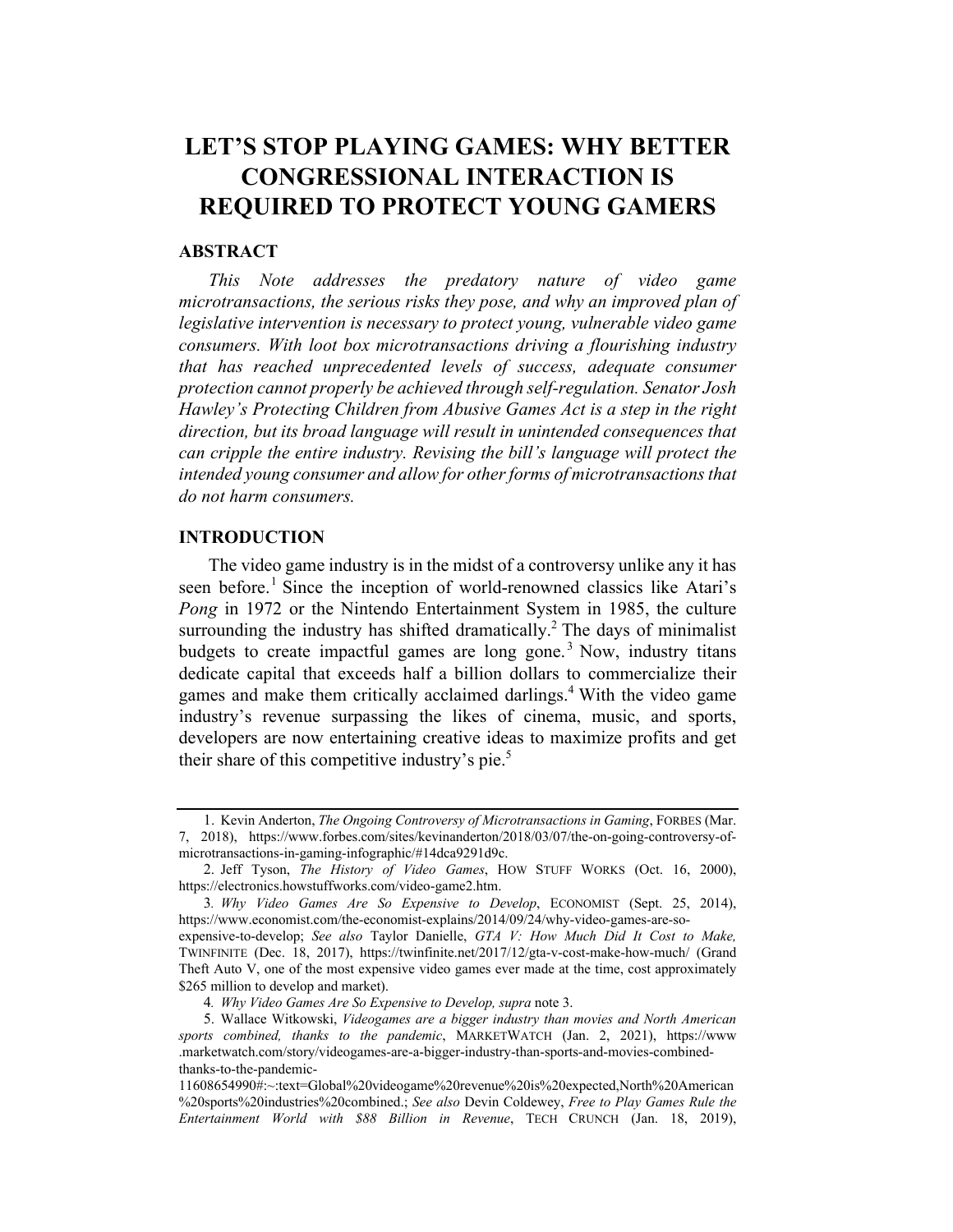Enter microtransactions and loot-box systems: an industry defining monetization mechanic that has left developers with deep pockets, parents perplexed, and gamers paying significantly more money for games than they initially intended.<sup>6</sup> Microtransactions first infiltrated the video game industry through the "freemium"<sup>7</sup> model, which has dominated the mobile games market with games such as *Candy Crush Saga* and *Clash of Clans*.<sup>8</sup> The theory behind the "freemium" model is that it provides monetary incentives for developers to keep improving their free games while players will keep returning and making in-app purchases.<sup>9</sup> Sean Plott, a video game designer and former professional E-sports player, proclaimed in 2015 that it was possible for traditional console games to utilize the "freemium" model for multiplayer games to bring in substantial revenues from microtransactions.<sup>10</sup>

Fast-forward to 2018 and the theory that Sean Plott proffered has become the new reality. Fortnite, a free-to-play (F2P) game and cultural phenomenon, signaled an alarming indicator of the robustness of the microtransaction model when it generated revenues of \$2.4 billion in 2018.<sup>11</sup> As game developers see the profitability of the microtransaction model firsthand, it appears that this will be the future of the industry moving forward.<sup>12</sup> Yet, while game developers have seen a significant increase in revenue from microtransactions, it has not been without controversy.<sup>13</sup>

Video game consumers and politicians alike have objected to the use of microtransactions by claiming that these transactions employ predatory

https://techcrunch.com/2019/01/18/free-to-play-games-rule-the-entertainment-world-with-88 billion-in-revenue.

<sup>6.</sup> Prateek Agarwal, Economics of Microtransactions in Video Games, INTELLIGENT ECONOMIST (Apr. 10, 2019), https://www.intelligenteconomist.com/economics-ofmicrotransactions/.

<sup>7.</sup> The popular television show South Park was nominated for a Primetime Emmy Award for their episode called "Freemium Isn't Free." The episode "links addiction to freemium games to other addictions, including alcoholism and gaming addiction, and their possible genetic predisposition." Freemium Isn't Free, SOUTH PARK ZONE, (last visited Feb. 28, 2021), https://southparkzone.blogspot.com/2015/12/freemium-isn-free.html.

<sup>8.</sup> Harrison Jacobs, Gaming Guru Explains Why 'Freemium' Is Actually the Best Business Model for Multiplayer Video Games, BUS. INSIDER (Mar. 19, 2015), https://www. businessinsider.com/sean-plott-explains-why-he-thinks-freemium-games-are-the-best-business-

model-for-both-players-and-developers-2015-3; See also Daniel Nations, What Are Freemium Games, LIFEWIRE (Sept. 16, 2019), https://www.lifewire.com/what-is-freemium-1994347 (Discussing the positive aspects of F2P gaming, such as placing an emphasis on longevity for gamers by premium content constantly being added).

<sup>9.</sup> Jacobs, supra note 8.

<sup>10</sup>. Id.

<sup>11.</sup> Brittany Vincent, Digital Games Saw 12% Growth to \$113.4 Billion in 2018, VARIETY (Jan. 16, 2019), https://variety.com/2019/gaming/news/superdata-2018-year-in-review-results-1203109 940/.

<sup>12.</sup> Ethan Levy, Why Microtransactions Aren't Going Away Any Time Soon, KOTAKU (Dec. 23, 2014), https://kotaku.com/why-microtransactions-arent-going-away-any-time-soon-1674260827.

<sup>13.</sup> William Lim, Blood in the Water: A History of Microtransactions in the Video Game Industry, MEDIUM (Aug. 15, 2018), https://medium.com/@williamlim3/blood-in-the-water-ahistory-of-microtransactions-in-the-video-game-industry-e5bf9e3de4da.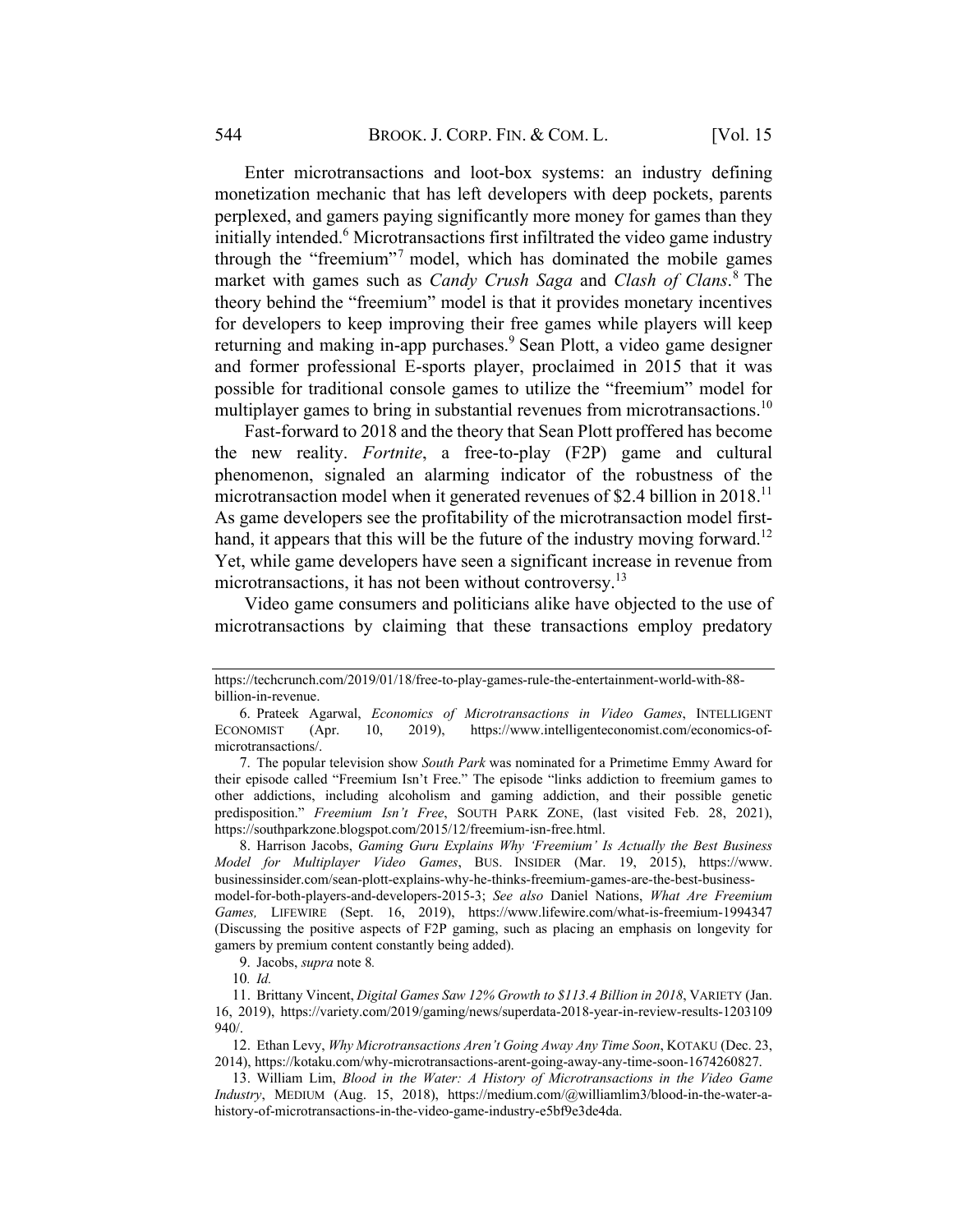tactics and target especially vulnerable young video game consumers.<sup>14</sup> A viral video of Jack Black as a guest on The Tonight Show Starring Jimmy Fallon opened the public's eye to the potential pitfalls of microtransactions. During the interview, Jack Black spoke about how his eight-year-old son racked up approximately \$3,000 worth of in-app purchases in a F2P game.<sup>15</sup>

A primary reason for the success of microtransactions, specifically the loot box subset, is the psychological science behind it. <sup>16</sup> The loot box mechanic draws criticism because of its striking resemblance to casino-style gambling's non-guaranteed outcomes; it takes advantage of the body's dopamine system, which enjoys unpredictable rewards.<sup>17</sup> The opening of a loot box is akin to pulling a lever at a slot machine in a Las Vegas casino, especially when developers use bright colors and audio cues to elevate the excitement.<sup>18</sup> Due to developers' efforts to make loot boxes as addictive as possible in attempts to maximize revenue, young gamers have spent millions of dollars to get video game cosmetics<sup>19</sup> and advantages.<sup>20</sup>

With the predatory nature of microtransactions coming to the forefront, countries around the globe took action. For instance, Belgium's Gaming Commission declared that video game loot boxes were in violation of its gambling legislation. <sup>21</sup> This declaration caused huge video game publishers—such as Electronic Arts (EA) and Activision Blizzard—to potentially be subject to criminal sanctions if they continued providing loot box mechanics in Belgium.<sup>22</sup> When Belgium took this giant leap forward in the war against microtransactions, the U.S. Legislature took notice.<sup>23</sup> In May of 2019, U.S. Senator Josh Hawley introduced the Protecting Children From

20. Agarwal, supra note 6.

<sup>14</sup>. Id.

<sup>15.</sup> Mark Brown, Jack Black's Son Spent \$3,000 on a Free to Play Game, POCKET GAMER (May 6, 2015), https://www.pocketgamer.com/articles/065202/jack-blacks-son-spent-3-000-on-a-freeto-play-game/.

<sup>16.</sup> Agarwal, supra note 6.

<sup>17</sup>. Id.

<sup>18</sup>. Id.

<sup>19.</sup> Video game cosmetics and advantages are a topic of discussion that is later addressed in this Note. As a quick overview, video game cosmetics are an "in-game file that modifies the appearance of a character or item," while advantages are purchased upgrades that make a player's character stronger in-game; How on earth is trading virtual items in video games a \$50 billion industry?, WAX IO (Dec. 11, 2017), https://medium.com/wax-io/how-on-earth-is-trading-virtual-items-invideo-games-a-50-billion-industry-5972c211d621.

<sup>21.</sup> Tom Gerken, Video Game Loot Boxes Declared Illegal under Belgium Gambling Laws, BBC NEWS (Apr. 26, 2018), https://www.bbc.com/news/technology-43906306; See also James Vincent, EA Will Stop Selling FIFA's In-game Currency in Belgium Because of a Ban on Loot Boxes, VERGE (Jan. 30, 2019), https://www.theverge.com/2019/1/30/18203399/ea-fifa-fut-packpoints-banned-belgium-loot-box (explaining the impact from Belgium's ruling on loot boxes has forced industry giants such as Electronic Arts to stop selling loot boxes in the country).

<sup>22.</sup> Gerken, supra note 21.

<sup>23.</sup> Jason Schreier, U.S. Senator Introduces Bill To Ban Loot Boxes And Pay-To-Win Microtransactions, KOTAKU (May 8, 2019), https://kotaku.com/u-s-senator-introduces-bill-to-banloot-boxes-and-pay-1834612226.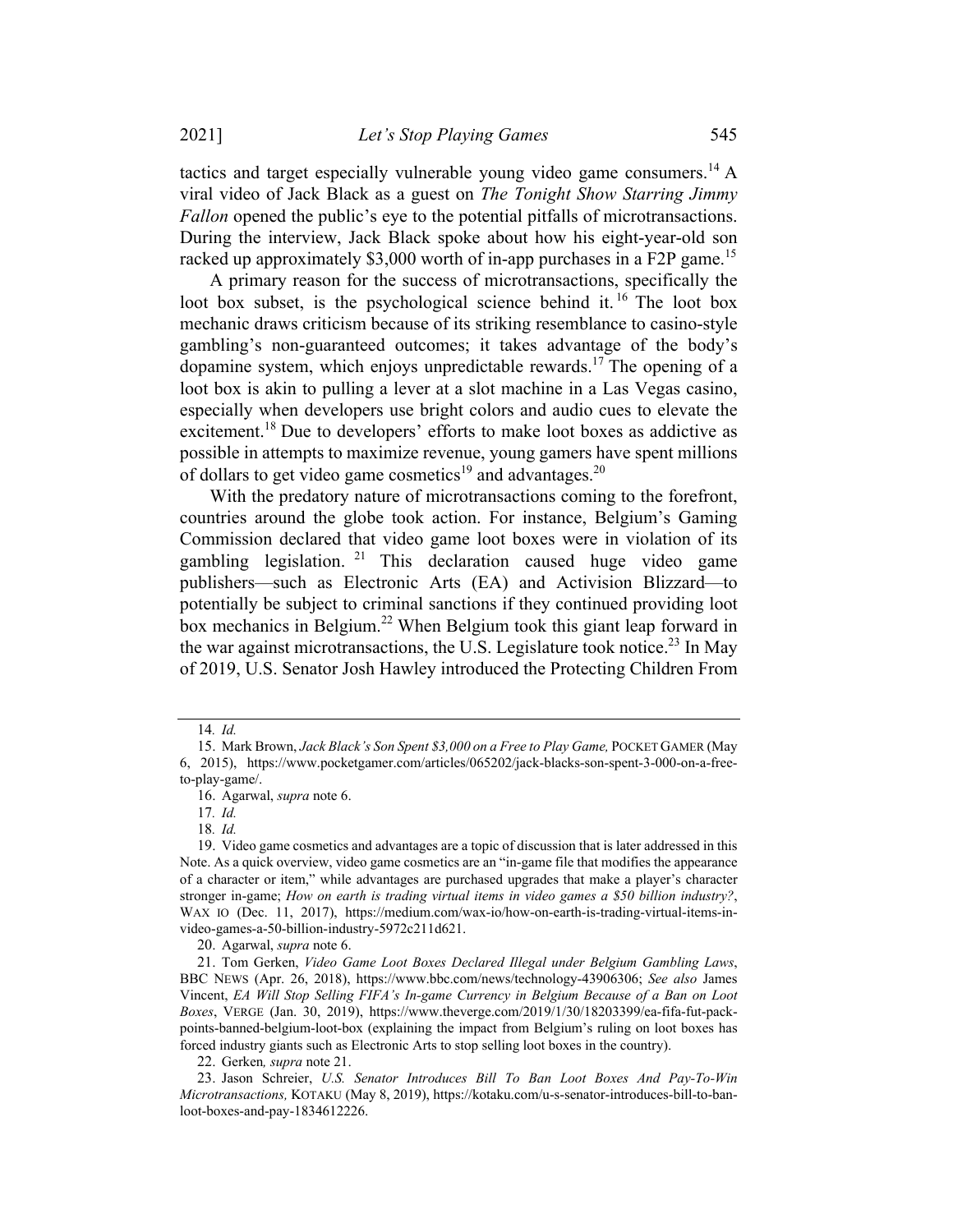Abusive Games Act (Loot Box Bill) that would ban loot boxes and pay-towin<sup>24</sup> microtransactions in games "played by minors."<sup>25</sup> The Loot Box Bill has yet to be voted on, but it was the first act by Congress to regulate a rising video game industry that had been abusing the psychological vulnerability of young children.<sup>26</sup> Employing legislation to adequately protect consumers is held up by two pillars: (i) an industry that is flourishing due to the robustness of the microtransaction model cannot be expected to satisfactorily regulate itself, and (ii) loot box microtransactions are strikingly similar to casino-style gambling, meaning that young consumers should be entirely barred from engaging in the practice, just as they would not be allowed to pull the lever at a slot machine in Las Vegas.

Part I of this Note introduces the history of microtransactions, the predatory nature of the mechanic due to the psychological science surrounding it, and the immense spikes in revenue driving its widespread adaptation. Part II will address global and local responses to the microtransaction epidemic with a particular focus on Belgium's response to show how it has impacted video game culture. Part III addresses the jurisprudential landscape concerning video games and how previous rulings have failed to protect consumers. Part IV focuses on Senator Hawley's Loot Box Bill's genuine intentions to protect young consumers. However, its current assembly is overly broad and pointlessly outlaws harmless conduct. Finally, Part V proposes improved language to the Loot Box Bill that would properly protect young consumers and allow conduct that does not harm them.

## I. MICROTRANSACTIONS: WHAT THEY ARE AND HOW THEY STARTED

The microtransactions fiasco has generated great controversy in the video game industry but can hardly be considered clear cut. The term 'microtransaction' encapsulates a multitude of different payment mechanics but can simply be boiled down to "anything [the gamer] pays extra for in a video game outside of the initial purchase."<sup>27</sup> The name derives from the idea that a "microtransaction purchase is small in price and function, typically no more than \$10."28 However, lower-priced microtransactions do not compose

<sup>24.</sup> Pay-to-win microtransactions are discussed in greater depth during a later portion of this Note. The basic idea is that pay-to-win games offer gamers the option to purchase in-game abilities that "give [them] a leg up on the competition" by making their in-game character more powerful. Natalya Pomerty, Effort Alone Isn't Enough for Victory with the Pay-to-Win System, STUDY BREAKS (Jan. 30, 2018), https://studybreaks.com/culture/pay-to-win/.

<sup>25.</sup> Schreier, supra note 23.

<sup>26</sup>. Id.

<sup>27.</sup> Eddie Makuch, Microtransactions, Explained: Here's What You Need To Know, GAMESPOT (Nov. 20, 2018), https://www.gamespot.com/articles/microtransactions-explained-heres-what-youneed-to/1100-6456995/.

<sup>28</sup>. Id.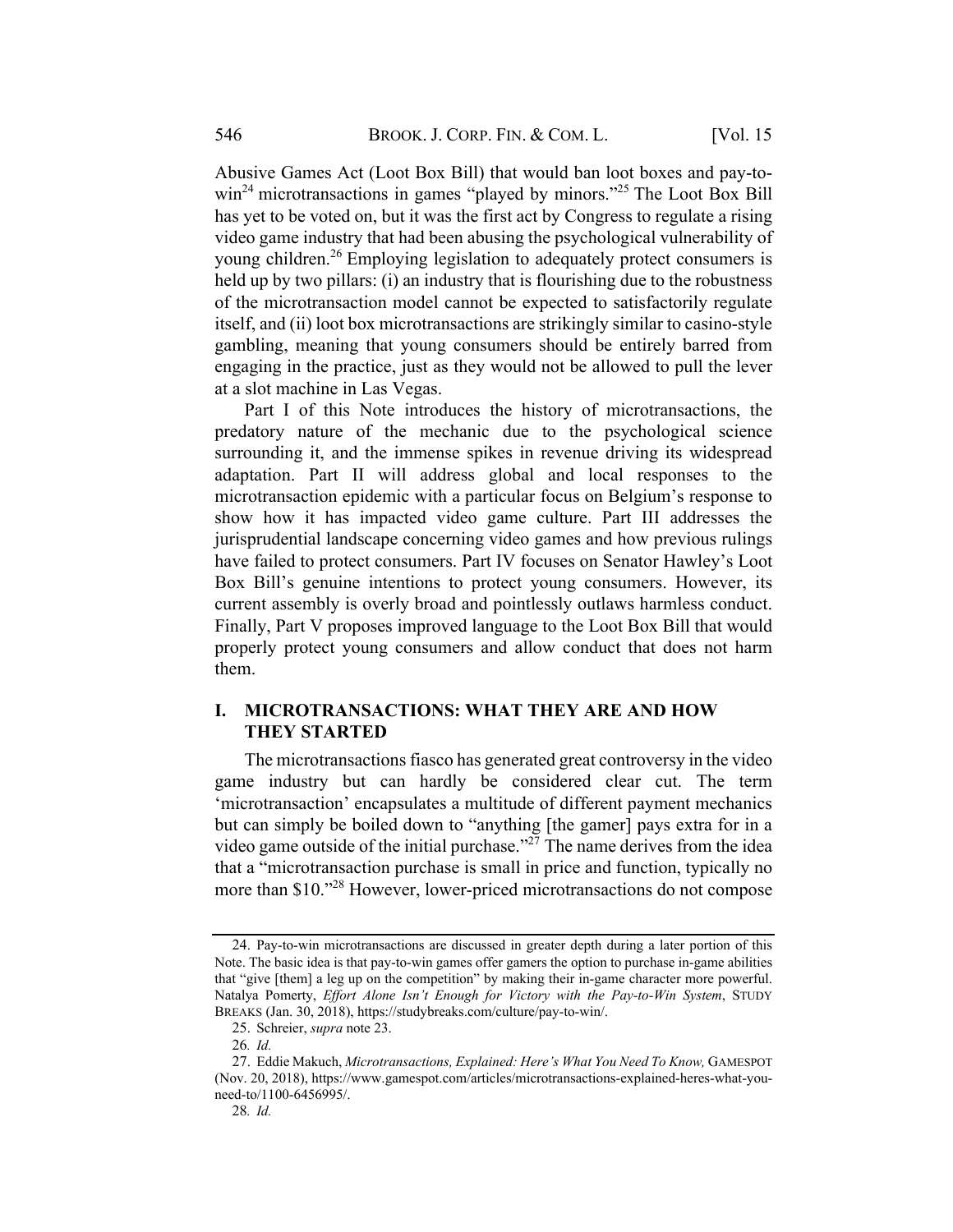the entire revenue stream, as extremely popular franchises such as EA's FIFA allows gamers to purchase *Ultimate Team* points for up to \$99.99.<sup>29</sup>

In classifying different categories of microtransactions, Touro University analyzed various tactics that games employ to generate revenue via microtransactions. <sup>30</sup> Through this study, they recognized four distinct microtransaction categories, detailed below.<sup>31</sup>

#### A. IN-GAME CURRENCIES

The most popular type of microtransaction is in-game currency, which involves virtual in-game money purchased with legal tender.<sup>32</sup> By purchasing in-game currency, the gamer has the ability to acquire a wide variety of options, ranging from extra lives in a game like Candy Crush to a new character skin that changes the player's appearance in *Fortnite*.<sup>33</sup> In-game currency allows developers to "[hide the] true value of what players may purchase" and make larger quantities of in-game currency seem like the "better deal."<sup>34</sup>

Riot's League of Legends, an extremely popular F2P game that derives all of its revenue entirely from microtransactions, allows players to purchase virtual currency called Riot Points.<sup>35</sup> Riot Points allow gamers to buy skins, which are "different aesthetic choices for the in-game character," or unlock entirely different playable characters.<sup>36</sup> All of these items can be unlocked without the use of real money, but microtransactions often offer a shortcut to

<sup>29.</sup> FIFA 18: Ultimate Team FIFA Points 12000 – Xbox One [Digital Code], AMAZON, https://www.amazon.com/FIFA-18-Ultimate-Points-Digital/dp/B075JZWH1X?th=1 (last visited Feb. 3, 2021); See also Dustin Bailey, Ultimate Team Made Up 28% of EA Revenue Last Year, PCGAMESN (July 22, 2019), https://www.pcgamesn.com/fifa-ultimate-team-revenue (providing insight into how much EA relies on microtransactions in their popular FIFA franchise for revenue).

<sup>30.</sup> Gabe Duverge, Insert More Coins: The Psychology Behind Microtransactions, TOURO UNIV. (Feb. 25, 2016), https://www.tuw.edu/psychology/psychology-behind-microtransactions/.

<sup>31</sup>. Id.

<sup>32</sup>. Id.

<sup>33</sup>. See Blake Montgomery, Here's Who Drops The Most Cash On Candy Crush And Clash Of Clans, BUZZFEED (Feb. 14, 2017), https://www.buzzfeednews.com/article/blakemontgomery/heres -who-drops-the-most-cash-on-candy-crush-and-clash-of-cl; See also, Asmir Pekmic, Epic Games unveils new way to get cosmetic items in 'Fortnite Battle Royale', BLASTINGNEWS (Oct. 26, 2019), https://us.blastingnews.com/gaming/2019/10/epic-games-unveils-new-way-to-get-cosmetic-itemsin-fortnite-battle-royale-003006487.html.

<sup>34.</sup> Duverge, supra note 30.

<sup>35.</sup> Mike Colagrossi, How Microtransactions Impact the Economics of Gaming, INVESTOPEDIA (Oct. 17, 2018), https://www.investopedia.com/articles/investing/022216/how-microtransactionsare-evolving-economics-gaming.asp.

<sup>36</sup>. Id.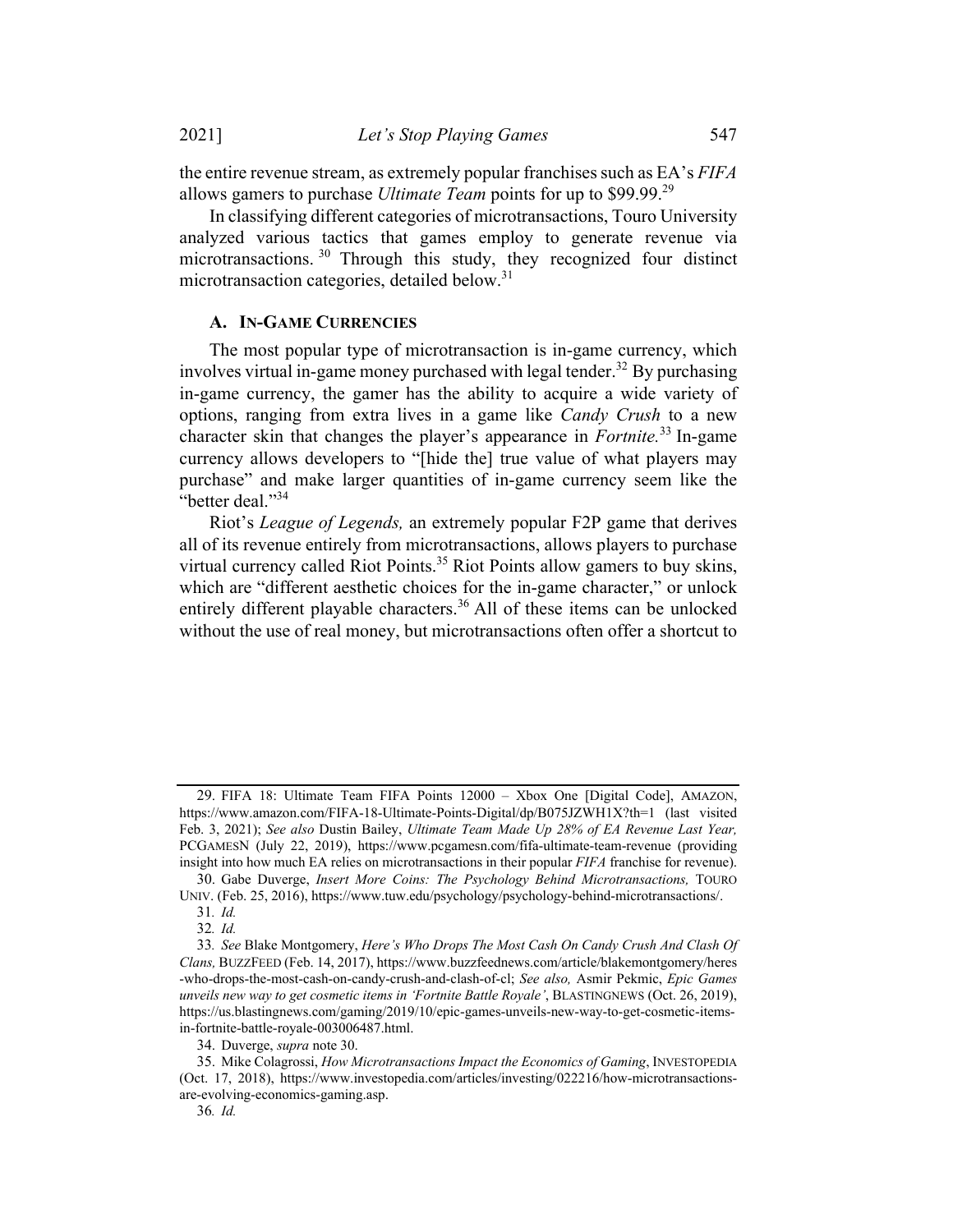players by saving them dozens of hours of video game "grinding"<sup>37</sup> and allowing them to buy the items they want. $38$ 

Due to the microtransaction model, Riot's League of Legends was the most profitable F2P game in 2017 with over \$2.1 billion in revenues. <sup>39</sup> To the surprise of many analysts in the industry, revenues for the game declined to \$1.4 billion in 2018, a far cry from the \$2.1 billion earned in the previous year.<sup>40</sup> Although this was a shocking decline in revenue for one of the titans of the industry, many industry evaluators credit this to new competitors<sup>41</sup> entering the F2P landscape.<sup>42</sup> Even with this decline in revenue for Riot's League of Legends, the fact that a F2P game can generate well over a billion dollars is a good indicator of the robustness of the in-game currency model.

#### B. RANDOM CHANCE PURCHASES

Speak with any casual gamer and they would most likely refer to random chance purchase mechanics as "loot boxes," a term that now dominates the industry lexicon. When a game utilizes the loot box mechanic, it "presents players with a mystery bag of goodies that could potentially be worth much more than the price of admission."<sup>43</sup> Loot boxes have proven to be extremely profitable for developers, but they prey on psychological vulnerabilities and offer "deals" that make loot box openings appear to be discounted.<sup>44</sup> Ben Thompson, Art Director for Activision Blizzard and the enormously popular F2P game Hearthstone, believes that loot boxes capture that "moment of excitement [where] anything's possible," and that "successful games build on anticipation and release." <sup>45</sup> This formula has been a goldmine for

<sup>37.</sup> Grinding is a videogame term that refers to the "playing time spent doing repetitive tasks within a game to unlock a particular game item", and mostly involves "killing the same set of opponents over and over in order to gain experience points." Gamers usually do not find the process of grinding enjoyable, but consider it a necessary evil. Grinding, TECHOPEDIA, https://www.techopedia.com/definition/27527/grinding (last visited Feb. 3, 2021).

<sup>38.</sup> Colagrossi, supra note 35.

<sup>39.</sup> Tanner Dedmon, League of Legends Tops Free-to-Play Revenue Charts in 2017, COMICBOOK (Jan. 30, 2018), https://comicbook.com/gaming/2018/01/30/league-of-legends-topfree-to-play-revenue-charts-in-2017/.

<sup>40.</sup> Alissa McAloon, Analyst: PUBG Out-Earned Every Other Premium PC and Console Game in 2018, GAMASUTRA (Jan. 17, 2019), https://www.gamasutra.com/view/news/334636 /Analyst PUBG outearned every other premium PC and console game in 2018.php.

<sup>41.</sup> After seeing the success of free to play games, many developers wanted to enter the space. These include massive games such as Fortnite, Apex Legends, Call of Duty: Warzone, and more.

<sup>42</sup>. The Decline of League of Legends – Is the World's Biggest Esport Reaching Its Demise?, GINX ESPORTS TV (Aug. 21, 2018) https://www.ginx.tv/en/league-of-legends/the-decline-ofleague-of-legends-is-the-world-s-biggest-esport-reaching-its-demise.

<sup>43.</sup> Duverge, supra note 30.

<sup>44</sup>. Id.

<sup>45.</sup> Alex Wiltshire, Behind the Addictive Psychology and Seductive Art of Loot Boxes, PCGAMER (Sept. 28, 2017), https://www.pcgamer.com/behind-the-addictive-psychology-andseductive-art-of-loot-boxes/.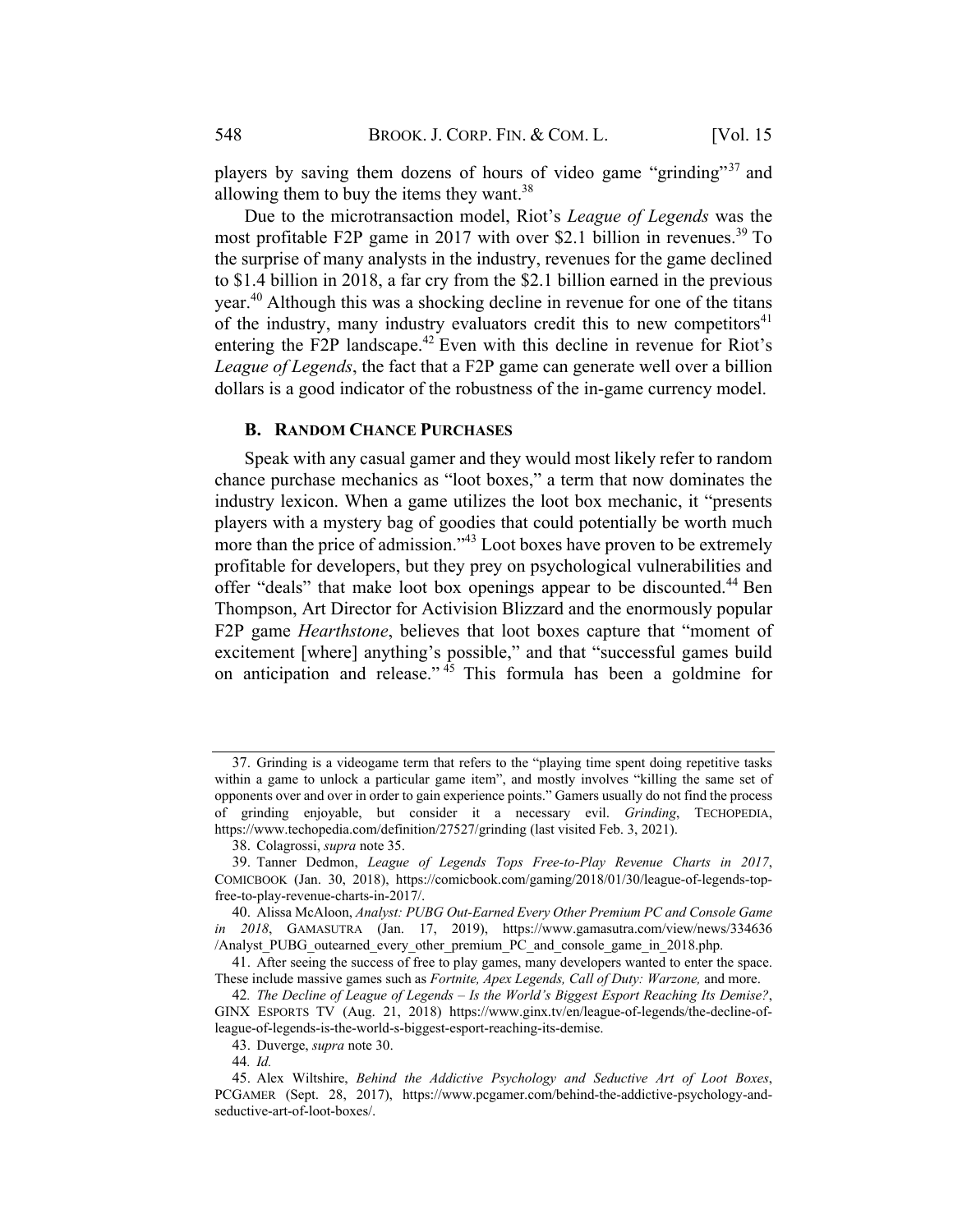2021] Let's Stop Playing Games 549

Hearthstone as the game took in an estimated \$165 million in worldwide revenue in 2018. 46

Loot boxes are consistently compared with traditional gambling due primarily to the idea of a "win state."<sup>47</sup> This idea revolves around the notion that a gamer purchases a loot box intending to obtain a particular cosmetic or upgrade, even though the chances of obtaining it are completely random.<sup>48</sup> This form of gambling activates the brain's pleasure circuits and rapidly releases dopamine, which acts as a minor high for the gamer.<sup>49</sup> Common sense dictates that after repeated failures of opening loot boxes without obtaining the prized item, a gamer would cease to spend money and continue playing the game. However, video game developers are shrewd enough to recognize the five cognitive fallacies a person experiences that will lead them right back to gambling.<sup>50</sup> These consist of (i) chasing; (ii) the gambler's fallacy; (iii) self-correcting and fair; (iv) cheating the system; and (v) the entrapment effect.<sup>51</sup>

Chasing losses occurs when an individual continues gambling "with the hope of recovering what [they have] already lost," leading to increases in total losses.<sup>52</sup> When a gambler chases losses, the gambling process is no longer enjoyable and justifying it revolves around rationalizing the losses.<sup>53</sup> The most recognizable on the aforementioned list is the gambler's fallacy, which is the "misconception that something that has not happened for a long time has become 'overdue.'<sup>54</sup> This means a loot box purchaser essentially believes they are closer to their desired cosmetic than they actually are due to the recent run of bad luck they have experienced, which ultimately harms gamers. 55

<sup>46.</sup> Oliver Yeh, Hearthstone's Mobile Players Spent \$165 Million Last Year, Up 5% After a 2017 Slump, SENSOR TOWER (Jan. 30, 2019), https://sensortower.com/blog/hearthstone-mobilerevenue-2018; See also Natalie Clayton, Hearthstone Hits 100 Million Users as Mobile Revenue Reportedly Passed \$660m, POCKET GAMER (Nov. 6, 2018), https://www.pocketgamer.biz/ news/69406/hearthstone-has-hit-100-million-users/.

<sup>47.</sup> Dr. Natalie Coyle, The Psychology of Loot Boxes and Microtransactions, PLATINUMPARAGON (June 6, 2018), http://platinumparagon.info/the-psychology-of-loot-boxesand-microtransactions/.

<sup>48</sup>. Id.

<sup>49.</sup> David J. Linden, Ph.D., Video Games Can Activate the Brain's Pleasure Circuits, PSYCH.TODAY (Oct. 25, 2011), https://www.psychologytoday.com/us/blog/the-compass-pleasure/ 201110/video-games-can-activate-the-brains-pleasure-circuits-0; See also Chirlien Pang, Understanding Gamer Psychology: Why Do People Play Games, SEKG (Jan. 31, 2017), https://www.sekg.net/gamer-psychology-people-play-games/.

<sup>50.</sup> Coyle, supra note 47.

<sup>51</sup>. Id.

<sup>52</sup>. How to Avoid Chasing Losses?, SMART GAMBLING EDGE (Dec. 03, 2018), https://www.smartgamblingedge.com/2018/12/how-to-avoid-chasing-losses.html.

<sup>53</sup>. Id.

<sup>54.</sup> Nick Valentine, The Gambler's Fallacy – Explained, THE CALCULATOR SITE (June 23, 2019), https://www.thecalculatorsite.com/articles/finance/the-gamblers-fallacy.php.

<sup>55.</sup> Coyle, supra note 47.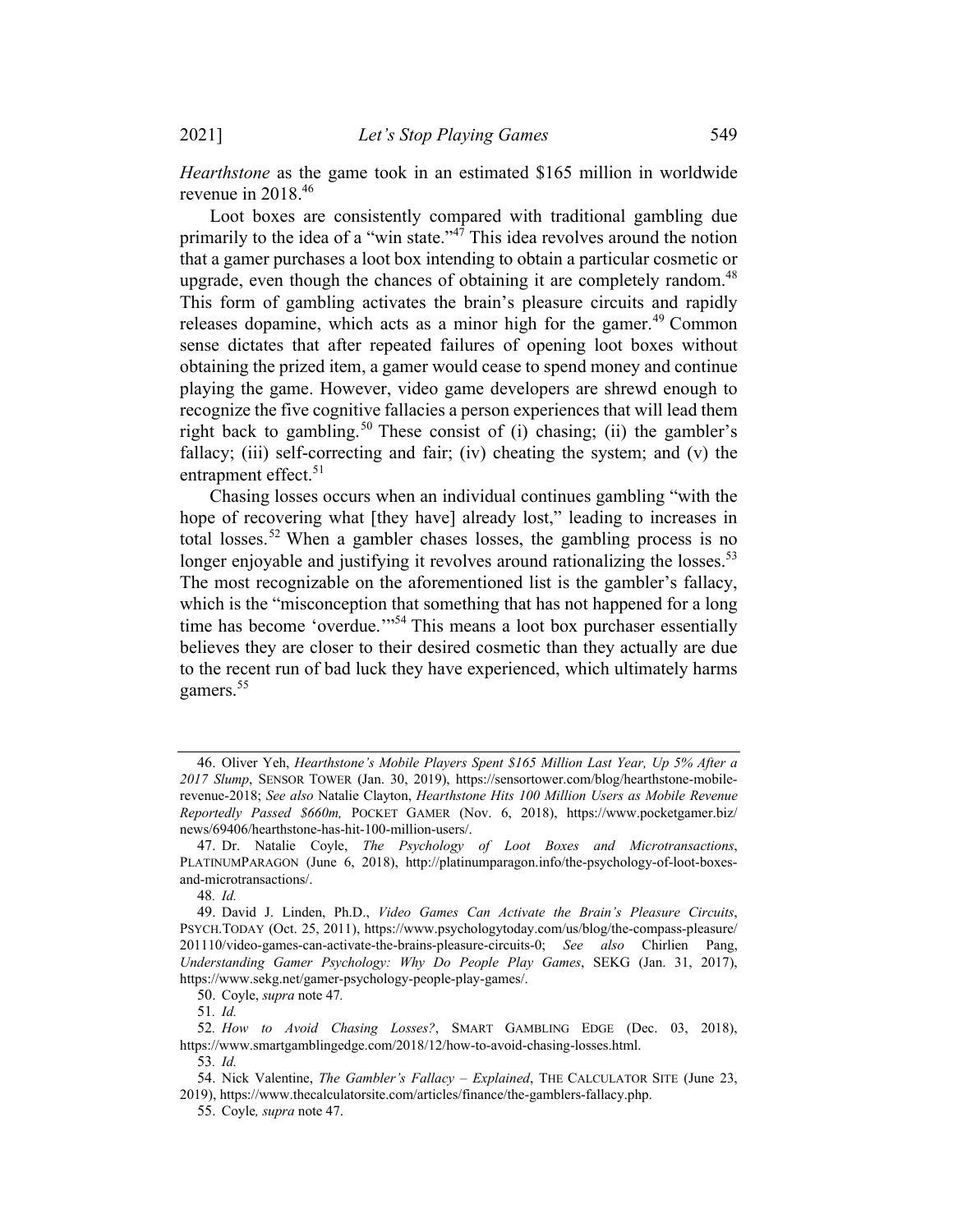The next fallacy revolves around gambling being a self-correcting and fair game. Daniel Kahneman, an Israel-American psychologist and economist,<sup>56</sup> wrote in *Thinking, Fast and Slow* that "chance is commonly viewed as a self-correcting process in which a deviation in one direction induces a deviation in the opposite direction to restore the equilibrium. $\mathbf{S}^{(1)}$ However, these subpar loot box items are not "corrected," which may lead a gamer to believe that the next deviation will be a "correcting" box and have a big reward due to the gamer's run of subpar loot boxes.<sup>58</sup> The cheating the system fallacy is similar to gambling being considered a self-correcting and fair game. Here, gamers may become "delusional" while opening loot boxes and feel they have figured out the "trick" to get what they want from the random chance.<sup>59</sup>

The final fallacy, known as the entrapment effect, occurs when a gambler is "motivated to maintain a course of action having already invested so much [money] to date."<sup>60</sup> This effect results in gamers feeling obligated to continue purchasing loot boxes because of the potential loss of ability to spend their virtual currency.<sup>61</sup>

#### C. IN-GAME ITEMS: PAY TO WIN MODEL

The next type of microtransaction concerns purchasing in-game items that allows a gamer to directly purchase new characters, upgrades, or cosmetics that reflect that gamer's personality. <sup>62</sup> Numerous video game publishers have recently employed the tactic of making specific in-game items unlockable without paying money while making the required playing time to unlock them realistically unfeasible. $^{63}$ 

No game has received more backlash for employing this tactic than EA's Star Wars: Battlefront II, which allowed gamers to receive powerful in-game items for "free" with the only cost being "dozens if not hundreds of hours" of the gamer's time.<sup>64</sup> This left an extremely sour taste in the mouths of

<sup>56.</sup> Daniel Kahneman, Daniel Kahneman Biographical, NOBEL PRIZE (2002), https://www.nobelprize.org/prizes/economic-sciences/2002/kahneman/biographical/.

<sup>57</sup>. Mental Model: Misconceptions of Chance, FARNAM ST., https://fs.blog/2015/08/ misconceptions-of-chance/ (last visited Feb. 3, 2021).

<sup>58.</sup> Coyle, supra note 47.

<sup>59</sup>. Id.

<sup>60.</sup> Debra Rickwood, et al., THE PSYCHOLOGY OF GAMBLING 16 (last visited Apr. 2, 2021), https://www.psychology.org.au/publications/inpsych/2010/december/gambling/.

<sup>61</sup>. Id.

<sup>62.</sup> Patricia E. Vance, What Parents Need to Know About Loot Boxes (and Other In-Game Purchases), ESRB (July 24, 2019), https://www.esrb.org/blog/what-parents-need-to-know-aboutloot-boxes-and-other-in-game-purchases/.

<sup>63.</sup> Ethan Gach, Unlocking Heroes in Star Wars Battlefront II Could Take A Long Time, KOTAKU (Nov. 12, 2017), https://kotaku.com/players-are-trying-to-calculate-how-long-it-takes-toun-1820373111.

<sup>64.</sup> Gene Park, How a Star Wars Video Game Faced Charges that it was Promoting Gambling, WASH. POST (Nov. 18, 2017), https://www.washingtonpost.com/news/comicriffs/wp/2017/11/18/how-a-star-wars-video-game-faced-charges-that-it-was-promoting-gambling/.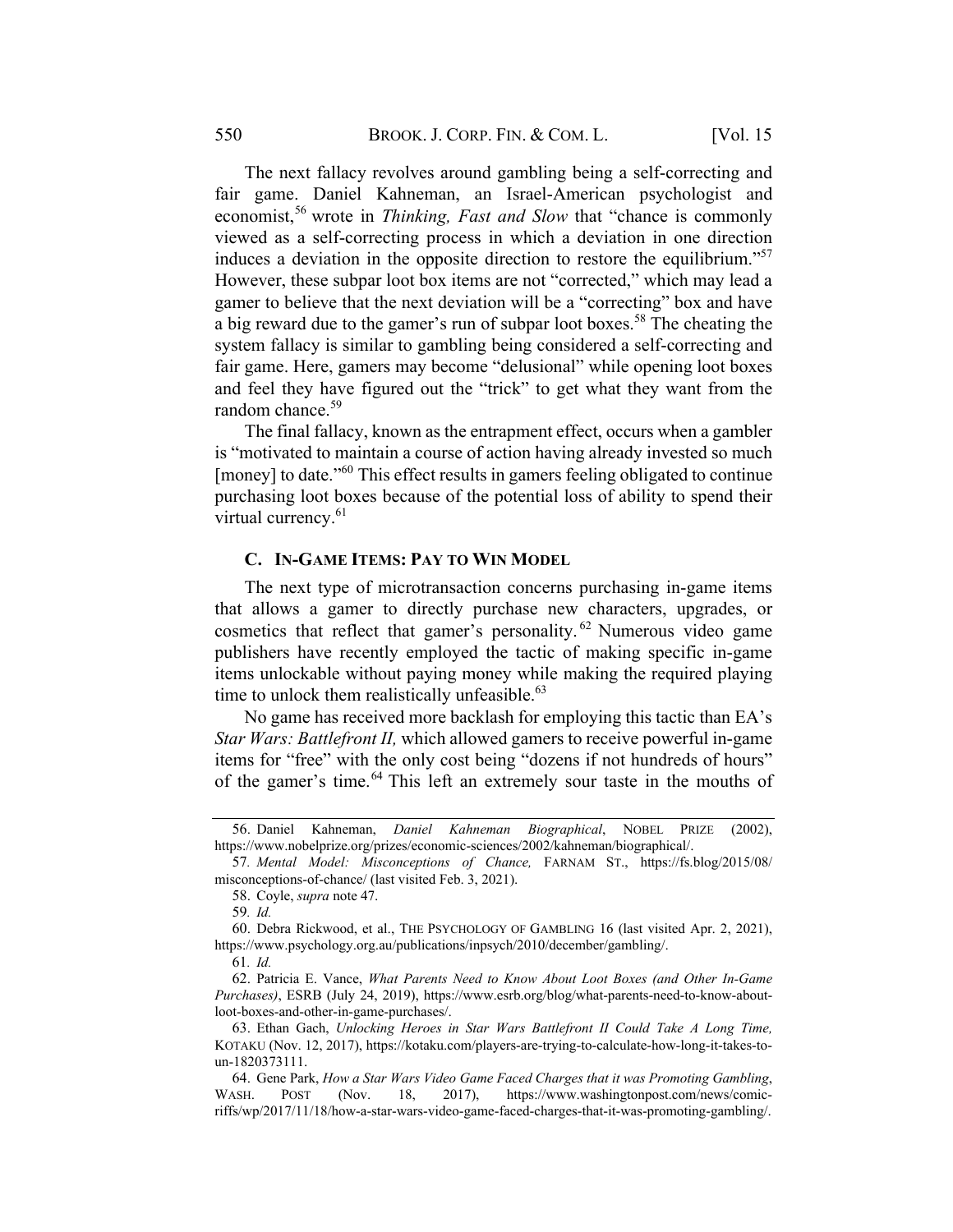millions of gamers and industry personalities alike.<sup>65</sup> EA even earned itself a notorious spot in the Guinness World Record for being the most downvoted comment in Reddit history following a post by an EA Community Team member responding to the backlash.<sup>66</sup> Many individuals refer to the Star Wars: Battlefront II controversy as a prime example of the "pay-to-win" system, meaning that those "who have the money available can instantly buy their way to an advantage over others."<sup>67</sup> To prove that *Star Wars: Battlefront* II employs a pay-to-win system, YouTuber XfactorGaming purchased \$90 worth of microtransactions in order to unlock different abilities and upgrade weapons for multiplayer, resulting in him "dominating the competition."<sup>68</sup>

Yet, the Star Wars: Battlefront II controversy has done little to dispel the robustness of the in-game microtransaction model.<sup>69</sup> Epic Games' worldrenowned F2P Battle Royale<sup>70</sup> game *Fortnite* generated over \$2.4 billion in revenue in 2018, with all revenue coming from in-game cosmetic purchases that give players no competitive advantage.<sup>71</sup> Fortnite prides itself on offering an "assortment of purchasable skins … intended to offer visual distinction and nothing more,<sup>772</sup> which lends credence to the idea that strictly cosmetic in-game items can be extremely profitable.

In 2015, Activision Blizzard filed Patent #9789406, which outlined an online matchmaking system designed to "drive microtransactions in

<sup>65.</sup> Aaron Mamiit, EA Sets Dubious World Record for Battlefront II Reddit Comment, DIGIT. TRENDS (Sept. 8, 2019), https://www.digitaltrends.com/gaming/ea-star-wars-battlefront-ii-lootboxes-most-downvoted-reddit-comment/.

<sup>66</sup>. Id.

<sup>67.</sup> Justin McKinney, The Rise of Pay to Win in Video Games, ODYSSEY (Dec. 13, 2017), https://www.theodysseyonline.com/the-rise-of-pay-to-win-in-video-games.

<sup>68.</sup> Kellen Beck, YouTuber Spends \$90 in 'Star Wars: Battlefront 2' and Proves that it's still Basically Pay-to-Win, MASHABLE (Nov. 9, 2017), https://mashable.com/2017/11/09/star-warsbattlefront-2-pay-win/.

<sup>69</sup>. Games and interactive media earnings rose 12% to \$139.9B in 2020, SUPERDATA (Jan. 6, 2020), https://www.superdataresearch.com/blog/2020-year-in-review.

<sup>70.</sup> Battle Royale games have recently become extremely popular, as the primary hook is to drop a significant number of players in a large-scale free-for-all deathmatch, with the ultimate goal of being the last player alive. Gamers are only afforded one life and lose when they die in-game. See Alessandro Fillari, Battle Royale Games Explained: Fortnite, PUBG, And What Could Be The Next Big Hit, GAMESPOT (Apr. 21, 2019), https://www.gamespot.com/articles/battle-royale-gamesexplained-fortnite-pubg-and-wh/1100-6459225/.

<sup>71.</sup> Patrick Shanley, 'Fortnite' Earned \$2.4 Billion in 2018, HOLLYWOOD REP. (Jan. 16, 2019), https://www.hollywoodreporter.com/heat-vision/fortnite-earned-24-billion-2018-1176660; See also Steven Wong, PUBG Mobile made over \$1 billion in revenue, GAMING ST. (Sept. 23, 2019), https://gamingstreet.com/pubg-mobile-made-over-1-billion-in-revenue/ (PlayerUnknown's Battlegrounds is an extremely popular F2P game that is one of Fortnite's biggest competitors and has seen significant financial success through in-game cosmetic purchases).

<sup>72.</sup> Alex Avard, Can Fortnite Battle Royale's Cosmetics Provide Competitive Advantages? The Answer Isn't So Simple, GAMES RADAR (May 3, 2018), https://www.gamesradar.com/can-fortnitebattle-royales-cosmetics-provide-competitive-advantages-the-answer-isnt-so-simple/.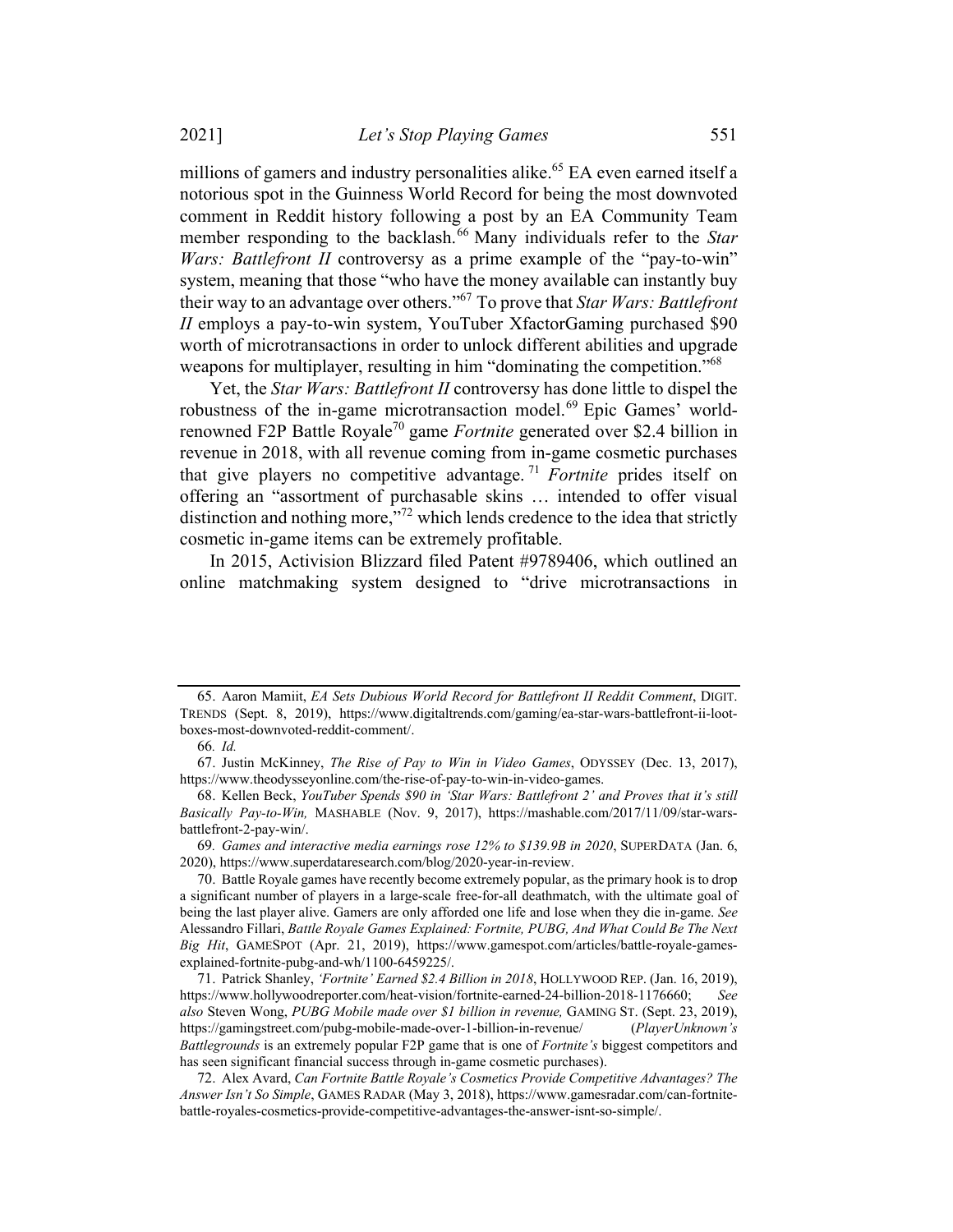multiplayer video games" and "influence game-related purchases."<sup>73</sup> The patent describes a number of matchmaking algorithms that a "game could use to encourage players to purchase additional in-game items."<sup>74</sup> This is just further proof that publishers are privy to the revenue associated with in-game purchases and that they are actively constructing algorithms to influence purchase rates in online games.<sup>75</sup>

### D. EXPIRATION

The final version of microtransaction discussed is expiration, and it has primarily taken hold in the mobile gaming-sphere, with popular games such as *Candy Crush* utilizing this tactic for revenue.<sup>76</sup> With expiration microtransactions, a game will have components (usually playable lives) that "wear out or can only be used a certain number of times in a given period of time."<sup>77</sup> A gamer of *Candy Crush* can play only a select amount of times for free daily, with the gamer either having to wait 30 minutes to re-play or pay \$0.99 for a new life.<sup>78</sup> Expiration as a microtransaction model has had significant financial success, with total *Candy Crush* players spending an average of \$4.2 million *per day* on expiration microtransactions in 2018.<sup>79</sup> Ultimately, if a player feels their experience is "being cut short," they will be more likely to purchase an in-game item to allow their gaming experience to continue without interruption.<sup>80</sup>

In sum, the microtransaction revenue model has been a huge boom for the industry by generating profits that video game publishers could not previously fathom.<sup>81</sup> Take-Two Interactive (a publishing titan known for popular games such as Grand Theft Auto, Red Dead Redemption, and NBA

79. Mike Minotti, Sensor Tower: Candy Crush Players Spend an Average of \$4.2 Million a Day in 2018, VENTURE BEAT (Jan. 9, 2019), https://venturebeat.com/2019/01/09/sensor-tower-candycrush-players-spent-an-average-of-4-2-million-a-day-in-2018/.

<sup>73.</sup> Kyle Orland, Activision's patented method to drive microtransactions with matchmaking, ARS TECHNICA (Oct. 18, 2017), https://arstechnica.com/gaming/2017/10/activisions-patentedmethod-to-drive-microtransactions-with-matchmaking/.

<sup>74</sup>. Id.

<sup>75</sup>. See id.

<sup>76.</sup> Alexis Kleinman, Use This Candy Crush Cheat to Get Unlimited Lives, HUFFPOST (Aug. 6, 2013), https://www.huffpost.com/entry/candy-crush-cheat\_n\_3712493.

<sup>77.</sup> Duverge, supra note 30.

<sup>78.</sup> Kleinman, supra note 76; See also Boston Blake, 15 Games That Were Ruined by Microtransactions, SCREEN RANT (Dec. 25, 2017), https://screenrant.com/games-ruinedmicrotransactions/; Casey Johnson, Clash of Clans Proves That Our Impatience is Worth Billions, NEW YORKER (June 24, 2016), https://www.newyorker.com/business/currency/clash-of-clansproves-that-our-impatience-is-worth-billions (explaining that games such as The Hunter and Clash of Clans preys on the impatience of gamers by only allowing a specific amount of plays per day, allowing the gamer to continue playing only if they spend money).

<sup>80.</sup> Duverge, supra note 30.

<sup>81.</sup> Keith Noonan, Can Video Game Companies Count on Microtransactions to Drive Growth?, MOTELY FOOL (Mar. 30, 2018), https://www.fool.com/investing/2018/03/30/can-video-gamecompanies-count-on-microtransaction.aspx.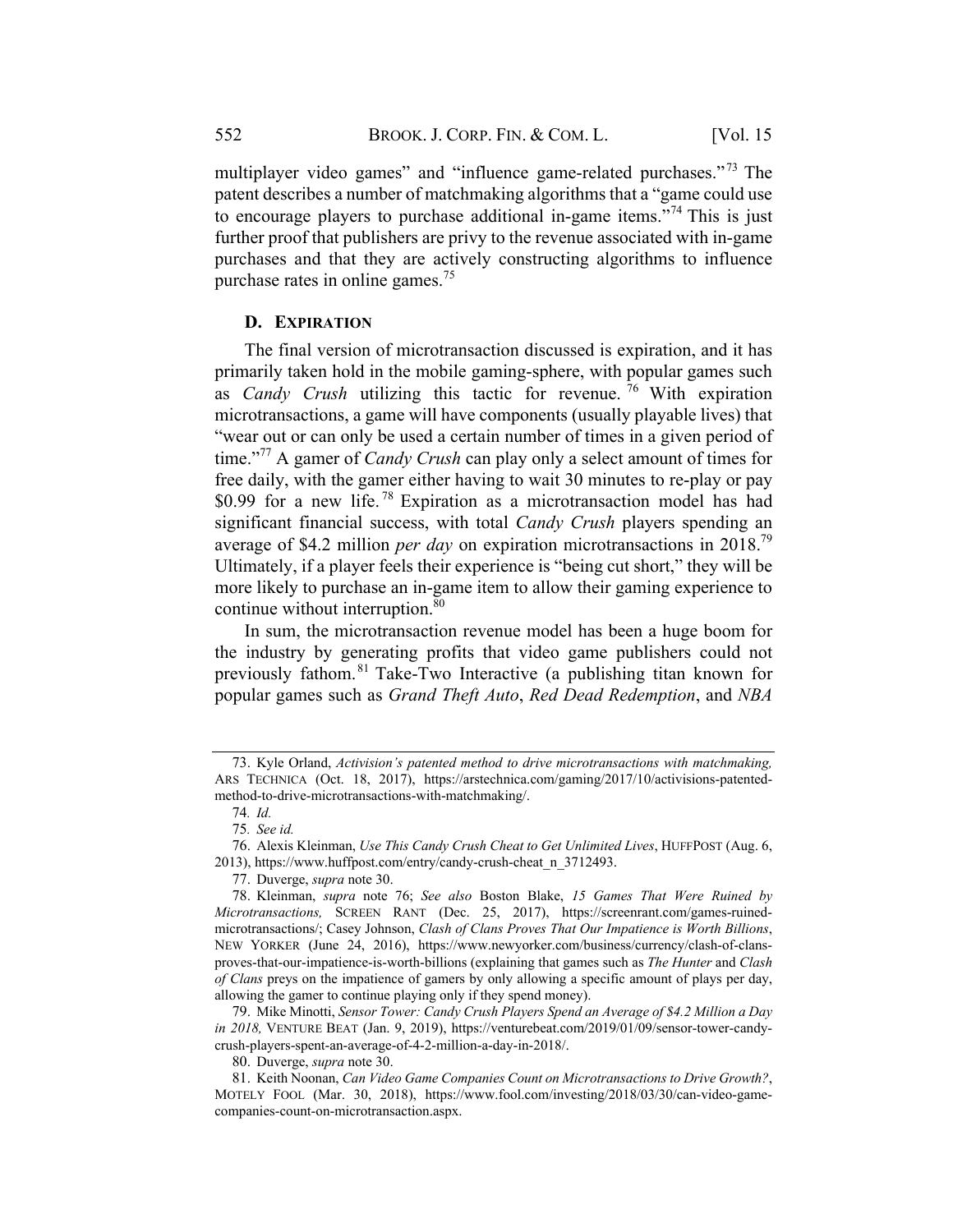$2k$ ) received \$338 million in microtransaction revenue during the first fiscal quarter of 2019.<sup>82</sup> That \$338 million composed 62% of all of Take-Two's first quarter revenue.<sup>83</sup> Similarly, Activision Blizzard generated roughly \$4 billion in revenue from microtransactions in 2017, representing 57% of their revenue for that year.<sup>84</sup> Supercell, the creator of the *Clash of Clans* franchise, generated revenues of \$1.6 billion in 2018, which is monumental considering it is a "free" game.<sup>85</sup> Fortnite generated revenues of \$2.4 billion in 2018, which is "the most annual revenue of any game in history."<sup>86</sup> These staggering numbers suggest that microtransactions are a permanent revenue source for publishers who should not be trusted to self-regulate due to the massive potential for abusive behavior.

## II. WORLDWIDE AND LOCAL RESPONSES TO MICROTRANSACTIONS

#### A. GLOBAL RESPONSE

The response to microtransactions from gamers and numerous governmental bodies has been less than stellar. Although many gamers clearly enjoy the benefits that come from microtransactions (proven by the large revenue numbers they generate), much of the gaming community and the public-at-large have expressed concerns. $87$  A legitimate criticism that many gamers have expressed is that microtransactions make a "game feel incomplete by default," because it "forces people to constantly shell out money just to play the full game" they thought they already purchased.<sup>88</sup> Many gamers find it frustrating to purchase a newly released game for \$60 only to find out that, in order to compete in that gaming space, more money must be spent on in-game microtransactions.<sup>89</sup>

<sup>82.</sup> Jeff Grubb, Microtransactions, DLC Make Up 62% of Take-Two's First Quarter Revenues, VENTURE BEAT (Aug. 2, 2018), https://venturebeat.com/2018/08/02/microtransactions-dlc-makeup-62-of-take-twos-first-quarter-revenues/.

<sup>83</sup>. Id.

<sup>84.</sup> Noonan, supra note 81.

<sup>85.</sup> Dean Takahashi, Supercell Revenues Take a Big Dip in 2018 – to \$1.6 Billion and Profits to \$635 Million, VENTURE BEAT (Feb. 12, 2019), https://venturebeat.com/2019/02/12/supercellrevenues-take-a-big-dip-in-2018-to-1-6-billion-and-profits-of-635-million/.

<sup>86.</sup> Tom Hoggins, Fortnite Earned Record \$2.4 Billion in 2018, the 'Most Annual Revenue of Any Game in History', TELEGRAPH (Jan. 17, 2019), https://www.telegraph.co.uk/gaming/news /fortnite-earned-annual-revenue-game-history-2018/.

<sup>87.</sup> Dave Smith, I Miss the Days When I Only Had to Pay Once for a Video Game, BUS. INSIDER (Apr. 22, 2015), https://www.businessinsider.com/microtransactions-are-ruining-video-games-2015-4.

<sup>88.</sup> *Id.* (As a gamer myself, I can provide credence to this by saying I have bought multiple \$60 games, only to feel compelled to purchase microtransactions in order to feel like I am getting the 'complete' game).

<sup>89.</sup> Christopher Darling, Are All Microtransactions Bad?, CULTURE GAMING (Feb. 18, 2018), https://cultureofgaming.com/are-all-microtransactions-bad/.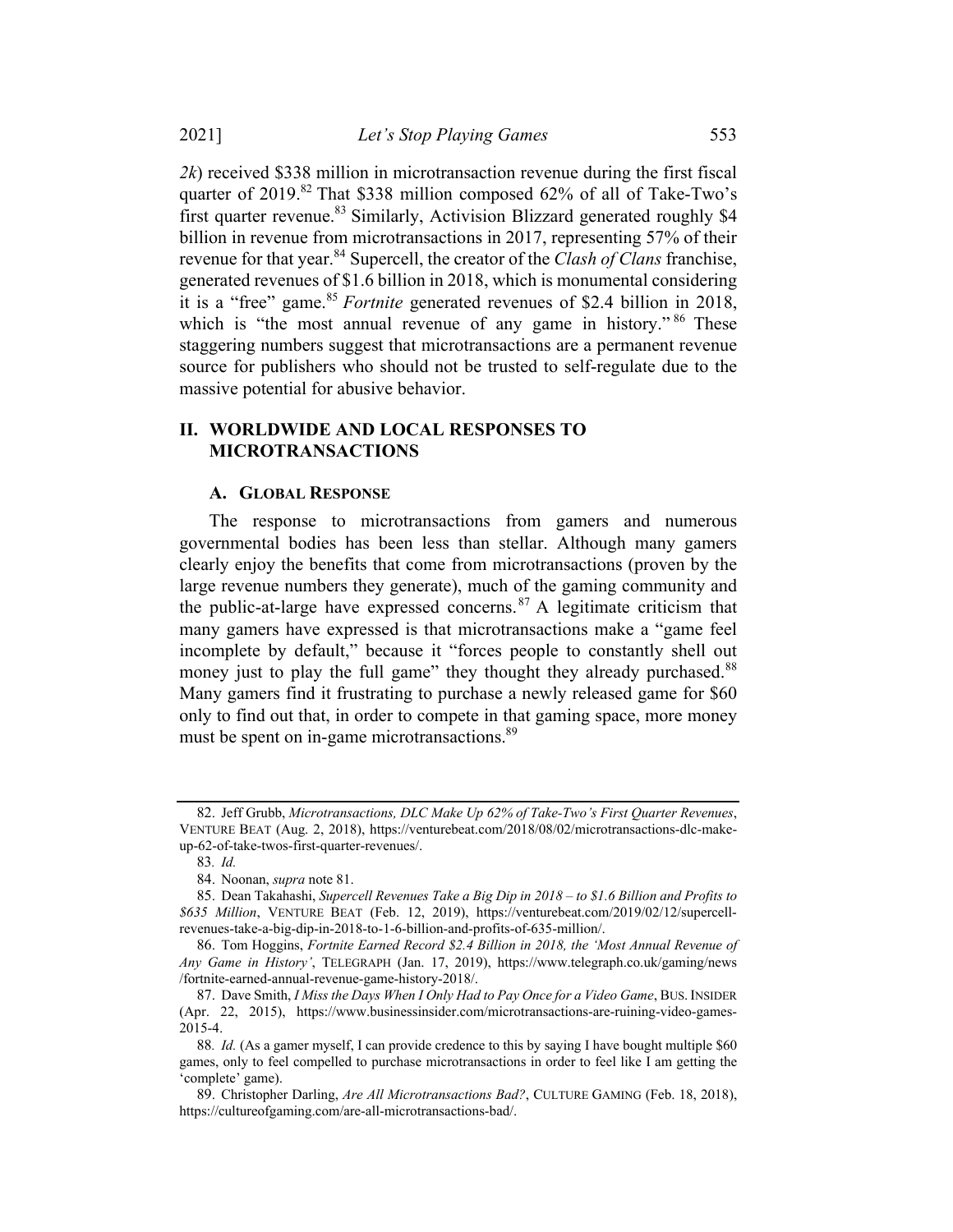The biggest public outcry has come from the implementation of loot boxes as a result of their predatory and psychological nature.<sup>90</sup> The issue has become such a hot-topic that Andrew Yang, New York City mayoral candidate, weighed in on the controversy when he stated that Congress should "be able to empower players to express their economic preferences up front" by requiring game developers to be more transparent with the odds of receiving specific items in a loot box.<sup>91</sup> Additionally, he talked about his belief that video game addiction is a genuine and underreported problem that requires the creation of an assistance program.<sup>92</sup>

Recently, the Federal Trade Commission (FTC) held a public workshop "to examine consumer protection issues related to video game 'loot boxes'," which provides support for the idea that the public, and more specifically the government, has taken notice of the issue.<sup>93</sup> One of the primary justifications for the workshop was that "concerns have been raised about techniques used to market loot boxes" and that these tactics may lead to minors becoming addicted to in-game purchases.<sup>94</sup> The workshop was open to the public, but also was comprised of a variety of stakeholders such as industry representatives, academics, consumer advocates, and governmental officials.<sup>95</sup>

Belgium threw a gigantic wrench into the battle between the public and leaders of the video game industry by declaring video game loot boxes illegal.<sup>96</sup> On April 25, 2018, Belgium's former Minister of Justice, Koen Geens, posted a press release discussing Belgium's Gaming Commission's investigation into "loot boxes" in video games.  $97$  The Gaming Commission investigated four video games: Star Wars: Battlefront II, Overwatch, FIFA 18, and Counter Strike: Global Offense.<sup>98</sup> Aside from Star Wars: Battlefront II, Belgium's Gaming Commission found these games' loot box mechanics

<sup>90.</sup> Paul Lilly, FTC to Investigate Predatory Loot Box Practices Sweeping Gaming Industry, HOT HARDWARE (Nov. 28, 2018), https://hothardware.com/news/ftc-investigate-predatory-lootbox-practices-gaming-industry.

<sup>91.</sup> Gene Park, Andrew Yang Weights in on Loot Boxes, Hong Kong and Video Game Addiction, WASH. POST (Oct. 23, 2019), https://www.washingtonpost.com/video-games/2019/10/23/andrewyang-weighs-loot-boxes-hong-kong-video-game-addiction/.

<sup>92</sup>. Id.

<sup>93.</sup> Press Release, Fed. Trade Comm'n, FTC to Hold Workshop on Consumer Issues Related to Loot Boxes (Apr. 5, 2019), https://www.ftc.gov/news-events/press-releases/2019/04/ftc-holdaugust-workshop-consumer-issues-related-loot-boxes.

<sup>94</sup>. Id.

<sup>95</sup>. Id.

<sup>96.</sup> Ethan Gach, Belgium Says Loot Boxes in Games Like Overwatch are Illegal, KOTAKU (Apr. 25, 2018), https://kotaku.com/belgium-says-loot-boxes-in-games-like-overwatch-are-ill-1825533879.

<sup>97.</sup> Press Release, Koen Geens, Loot Boxes in Three Video Games in Violation of Gambling Legislation (Apr. 25, 2018), https://www.koengeens.be/news/2018/04/25/loot-boxen-in-drievideogames-in-strijd-met-kansspelwetgeving (This Press Release was translated from Dutch to English for the purposes of this Note).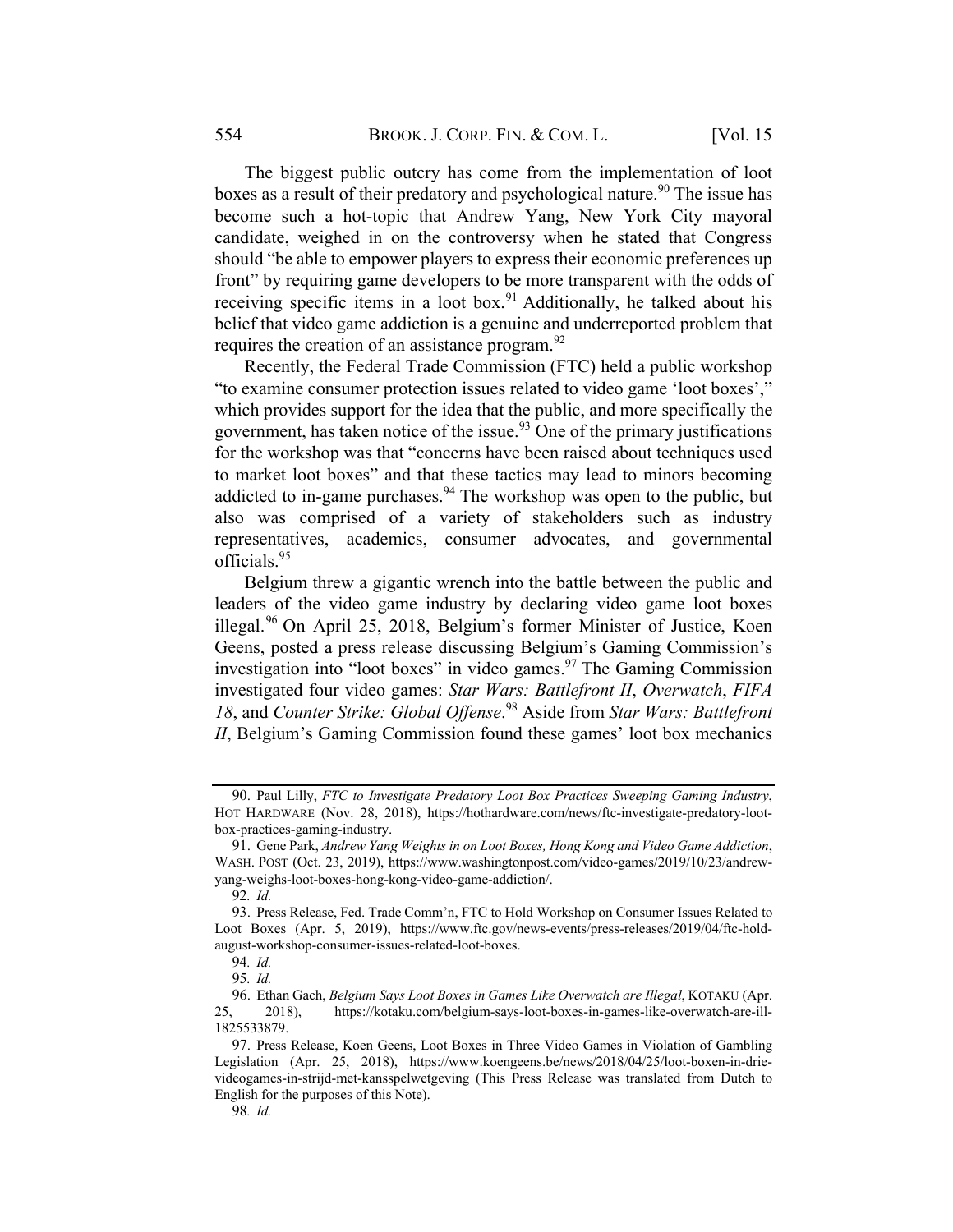to be a "game of chance," thus subjecting it to Belgian Gaming Law.<sup>99</sup> The Gaming Commission defines a "game of chance" as a game with a "a game element" where "a *bet* can lead to a *win* or a *loss* and *chance* has a role in the gameplay."<sup>100</sup>

The press release discusses how minors utilizing the loot box mechanic is "disturbing" and that if there is a lack of proper intervention, games of chance in video games will cause "great damage to people, family and society."<sup>101</sup> Peter Naessens, the Director of the Gaming Commission, stated that "paying [for] lottery tickets are not an innocent part of video games" and that loot boxes seduce and mislead gamers—a harsh statement directed at the industry's largest publishers.<sup>102</sup> With *Overwatch*, FIFA, and *Counter Strike*: Global Offense being susceptible to Belgian Gaming Law, game developers are now subject to prison sentences and fines of up to  $\epsilon$ 800,000 (\$974,605).<sup>103</sup>

Video game publishers were understandably upset with Belgium's position on loot boxes. EA took a public stand against the ruling and even threatened to take the issue to court.<sup>104</sup> It asserted that loot boxes were not a form of gambling and that its games were "developed and implemented ethically and lawfully around the world."<sup>105</sup> However, EA released a statement shortly thereafter in early 2019 stating that "after further discussions with the Belgian authorities, we have decided to stop offering FIFA Points for sale in Belgium."<sup>106</sup> Other publishers like Activision Blizzard, Valve, and Take-Two also admitted defeat and removed microtransactions from their games released in Belgium.<sup>107</sup>

Due to the publicity that resulted from Belgium's position on microtransactions, other countries took notice. Neil McArthur, Chief Executive of the Gambling Commission in the United Kingdom (UK), told Parliament that loot boxes are not considered gambling under current UK

105. Id.

<sup>99</sup>. Id.

<sup>100</sup>. Id. (emphasis added).

<sup>101</sup>. Id.

<sup>102</sup>. Id.

<sup>103.</sup> Gach, supra note 96.

<sup>104.</sup> Paul Tassi, EA Surrenders in Belgian FIFA Ultimate Team Loot Box Fight, Raising Potential Red Flags, FORBES (Jan. 29, 2019), https://www.forbes.com/sites/insertcoin/2019/01/29/easurrenders-in-belgian-fifa-ultimate-team-loot-box-fight-raising-potential-redflags/#1f4b1a243675.

<sup>106</sup>. An Update on FIFA Points in Belgium, ELEC. ARTS (Dec. 2018), https://www.ea.com/enca/news/fifa-points-belgium.

<sup>107.</sup> Hunter Miche, EA Belgium Microtransactions Will Stop as EA Kneels to Belgian Authorities, SEGMENTNEXT (Jan. 30, 2019), https://segmentnext.com/2019/01/30/ea-belgiummicrotransactions-will-stop-ea-kneels-belgian-authorities/; See also, Brandon Russell, Mario Kart Tour Not Available in Belgium Due to Loot Boxes, IMORE (Sept. 27, 2019), https://www.imore.com/mario-kart-tour-not-available-belgium-due-loot-boxes (discussing how Mario Kart Tour, an extremely popular F2P Mobile Game, has been banned in Belgium due to most of the games revenue coming from loot box mechanics).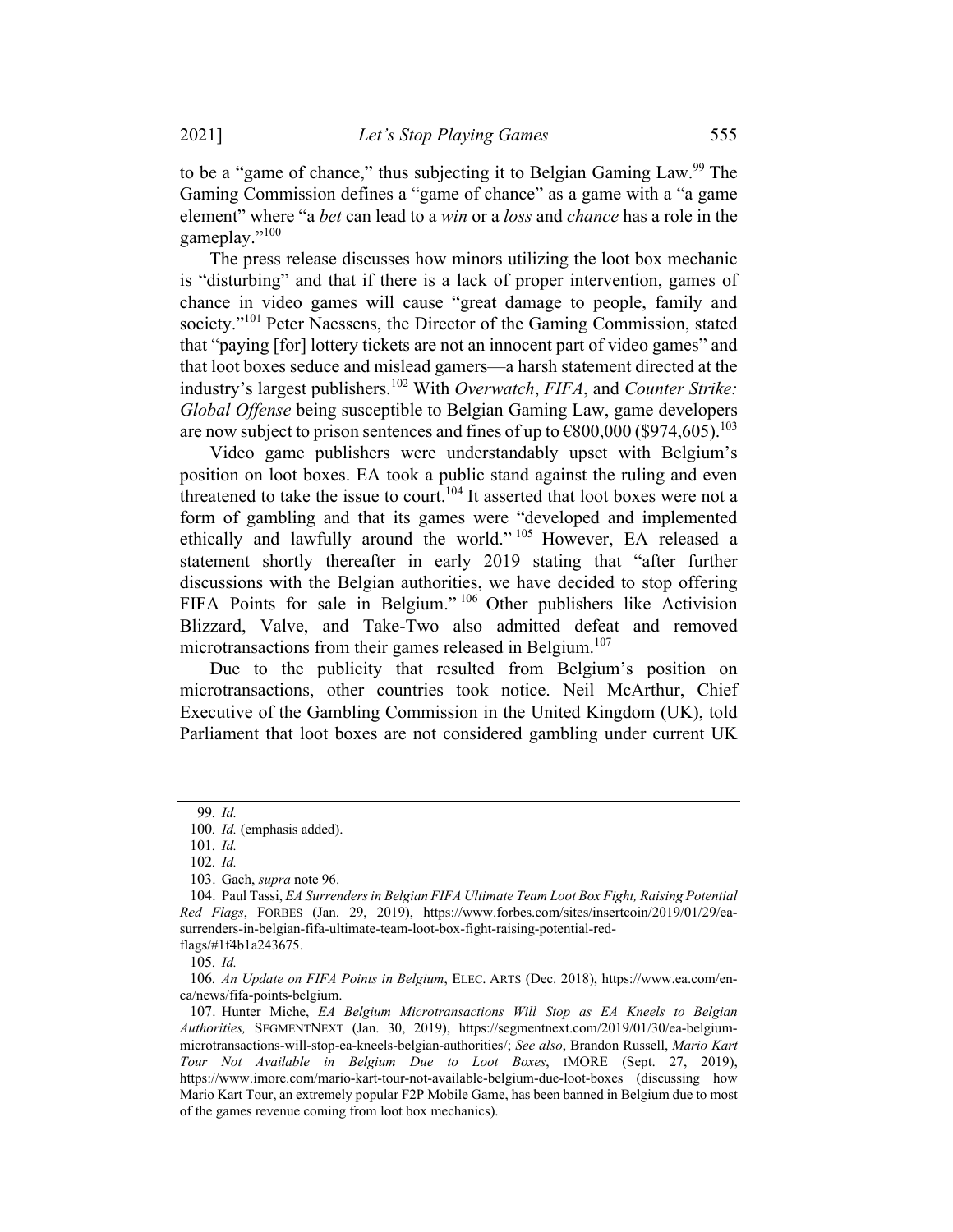law.<sup>108</sup> To be subject to the Gambling Commission's jurisdiction, a "prize has to be either money or have monetary value," and loot boxes have no official way to monetize what is *inside* them.<sup>109</sup> However, McArthur expressed "significant concerns" about loot boxes and their popularity with minor children, saying that gambling laws in the UK need to adapt in order to reflect reality. $110$ 

McArthur's analysis found wider support in the UK as Claire Murdoch, the Director of the UK's National Health Service, said that loot boxes were "setting kids up for addiction by teaching them to gamble."111 This prompted the Department for Digital, Culture, Media, and Sport (DCMS) to launch an investigation in June 2020 seeking to obtain evidence on "consumable ingame devices found in popular video-game titles." <sup>112</sup> Observers expect DCMS to reclassify loot boxes as gambling, although the investigation has yet to conclude.<sup>113</sup>

China was one of the first countries to acknowledge the pitfalls of loot boxes—likely because of how big the gaming culture is throughout the country.114 In 2016, China's Ministry of Culture released a new set of rules governing online games in the country.115 A component of these new rules requires video games that feature random loot boxes "to reveal the odds of players receiving items."116 The success of this new ruling was quite high as multiple Chinese developers began revealing the drop rate for specific items in loot boxes which provided gamers with more transparency.<sup>117</sup>

<sup>108.</sup> Owen S. Good, UK Regulator: Loot Boxes Fall Outside of Current Gambling Law, POLYGON (July 25, 2019), https://www.polygon.com/2019/7/25/8930207/loot-boxes-gamblingregulation-banned-uk-law-controversy.

<sup>109.</sup> Zoe Kleinman, FIFA Packs and Loot Boxes 'Not Gambling' in UK, BBC NEWS (July 22, 2019), https://www.bbc.com/news/technology-49074003 (The primary reason that loot boxes fall outside of the United Kingdom's gambling jurisdiction as the contents inside the loot boxes have no monetary value due to them not being able to be sold to third-parties. However, Gambling Commission Director Brad Enright does talk about the fear of underground markets for loot box items and how this could be an issue in the future).

<sup>110.</sup> Good, supra note 108.

<sup>111.</sup> Philip Conneller, UK Lawmakers 'Call for Evidence' Suggests Loot-Box Clampdown Coming, CASINO (June 8, 2020), https://www.casino.org/news/uk-lawmakers-call-for-evidencesuggests-loot-box-clampdown-coming/.

<sup>112</sup>. Id.

<sup>113</sup>. Id.

<sup>114.</sup> Chaim Gartenberg, China's New Law Forces Dota, League of Legends, and Other Games to Reveal Odds of Scoring Good Loot, VERGE (May 2, 2017), https://www.theverge.com/ 2017/5/2/15517962/china-new-law-dota-league-of-legends-odds-loot-box-random; see also, Dean Takahasi, Niko Partners: China Will Surpass 768 Million Gamers and \$42 Billion in Game Revenue by 2022, VENTURE BEAT (May 7, 2018), https://venturebeat.com/2018/05/07/niko-partners-chinawill-surpass-1-billion-gamers-and-42-billion-in-game-revenue-by-2022/.

<sup>115.</sup> Gartenberg, supra note 114.

<sup>116</sup>. Id.

<sup>117</sup>. Id.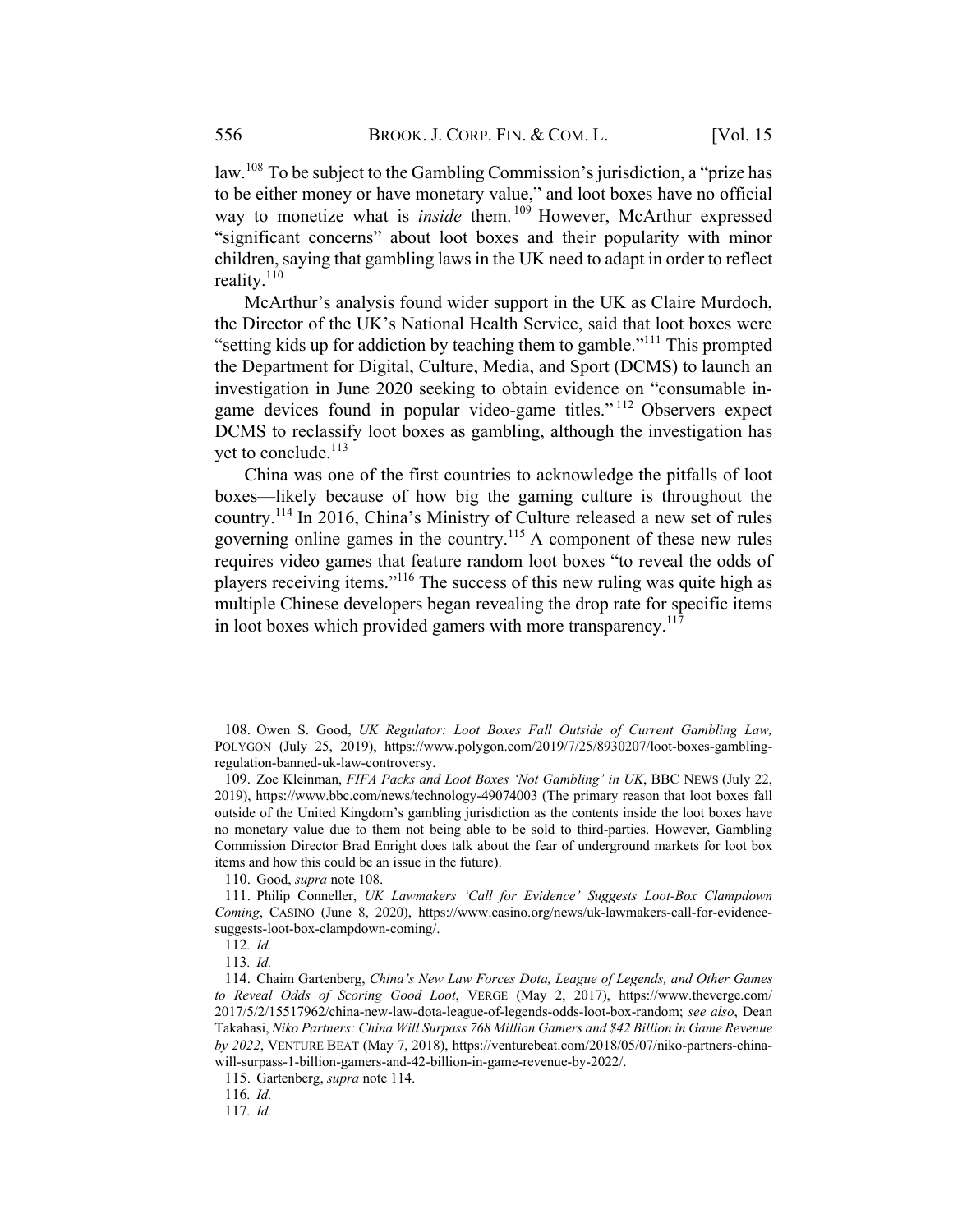#### B. LOCAL RESPONSE

In the United States, Washington State Senator Kevin Ranker has been an outspoken proponent of stronger regulation for loot boxes, stating that "it is unacceptable to be targeting our children with predatory gambling masked in a game with dancing bunnies or something."118 Senator Ranker proposed a Washington State bill that would legally reclassify loot boxes as a form of gambling and would have the Washington State Gambling Commission conduct an analysis into whether minors should have such immediate access to loot box-centric games. $119$ 

In another attempt to regulate loot boxes on the state level, Hawaii state legislators introduced House Bill 2686 and Senate Bill 3024.120 These bills "seek to prohibit the sale of any games that include loot boxes that can be purchased with real money to anyone under 21 years of age."<sup>121</sup> Other proposed Hawaii state bills (such as House Bill 2727 and Senate Bill 3025) would require game publishers to "prominently label games that have randomized purchase systems and disclose the probability rates of specific loot box rewards."<sup>122</sup> State Representative Chris Lee justifies the adoption of these regulations by arguing that the video game industry is beginning to "exploit people, especially children, to maximize profit."<sup>123</sup> Unfortunately, all of these bills either died after failing to meet legislative deadlines or were amended to completely remove all loot box language.<sup>124</sup>

## III. UNITED STATES JURISPRUDENCE ON MICROTRANSACTIONS

With video games being a relatively new phenomenon, US jurisprudence has been far from conclusive when addressing the predatory nature of microtransactions. A handful of cases show that laws have not yet adapted to the new video game landscape.

<sup>118.</sup> Cal Jeffrey, Washington state to determine if loot boxes are gambling, TECHSPOT (Jan. 25, 2018), https://www.techspot.com/news/72943-washington-state-determine-if-loot-boxesgambling.html.

<sup>119</sup>. Id.

<sup>120.</sup> Rob LeFebvre, Hawaii legislators want to put age restrictions on loot boxes, ENGADGET (Feb. 13, 2018), https://www.engadget.com/2018/02/13/hawaii-legislators-age-restrictions-lootcrates/?ncid=txtlnkusaolp00000603.

<sup>121</sup>. Id.

<sup>122</sup>. Id.

<sup>123</sup>. Id.

<sup>124.</sup> Michael Brestovansky, 'Loot box' bills fail to advance, HAW. TRIB. HERALD (Mar. 24, 2018), https://www.hawaiitribune-herald.com/2018/03/24/hawaii-news/loot-box-bills-fail-toadvance/. (Senate Bill 30215 was a companion to House Bill 2727, and completely removed all loot box language in an amended version of the bill).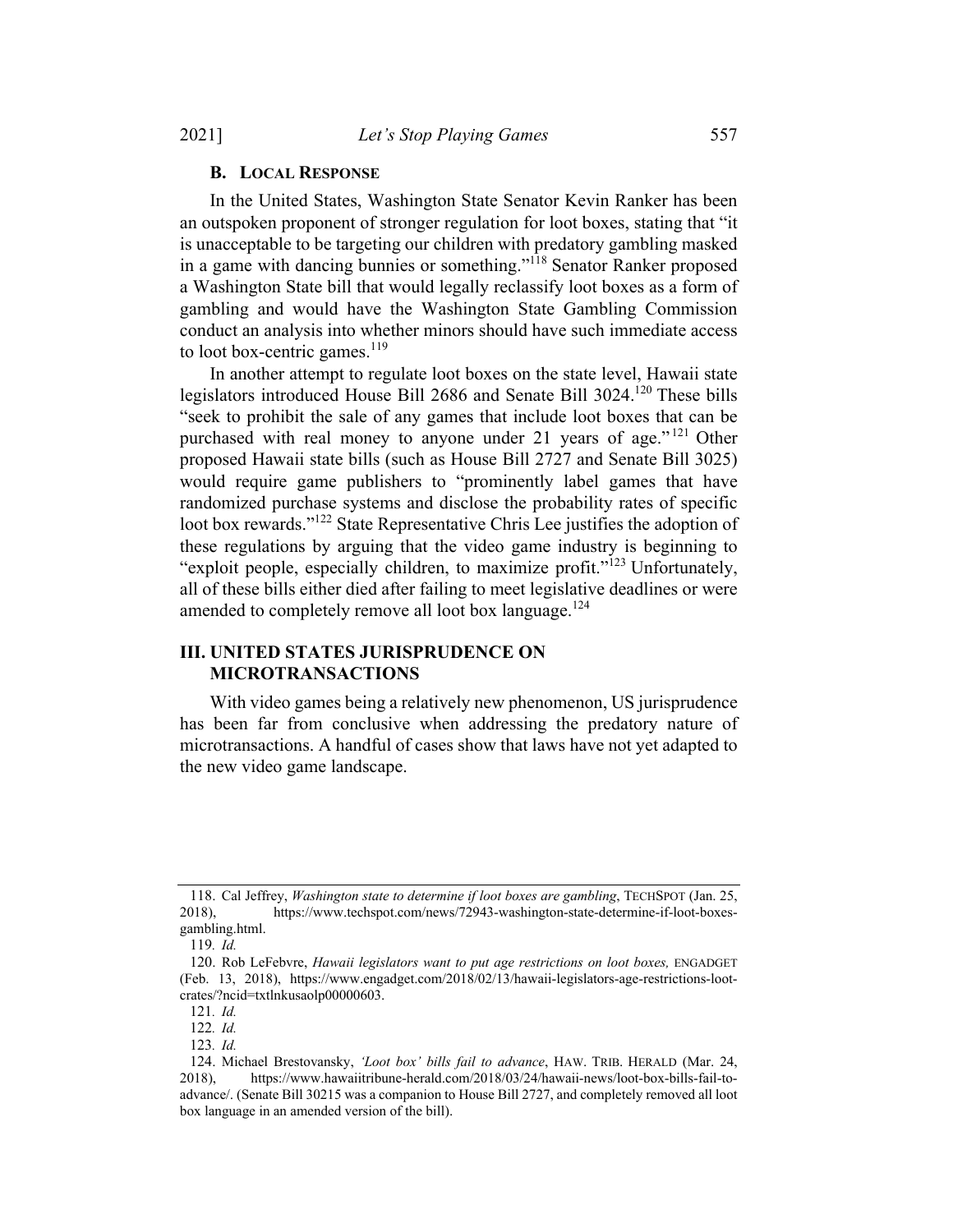A. MASON V. MACHINE ZONE, INC.

The Fourth Circuit heard arguments in March of 2017 for *Mason v*. Machine Zone, Inc., the most impactful video game microtransaction case opined thus far.<sup>125</sup> Mason filed a class action complaint against Machine Zone, Inc., the developer of the extremely popular mobile game, Game of War: Fire Age.<sup>126</sup> Mason claimed that she and thousands of other users "lost" money participating in an unlawful 'gaming device,'" which should permit recovery under Maryland's gambling loss recovery statute<sup>127</sup> This "gaming device" consisted of allowing players to spin a virtual wheel within *Game of* War to win virtual prizes<sup>128</sup> that can be used within the game.<sup>129</sup> Mason sought recovery of the financial losses she incurred as a result of spinning the virtual wheel. $130$ 

In Game of War, players can purchase virtual "gold" from \$4.99 for 1,200 pieces of virtual gold to \$99.99 for 20,000 pieces. <sup>131</sup> A player can utilize virtual gold to obtain virtual "chips" that can be used at the Game of War virtual casino.<sup>132</sup> Game of War developers created an "animated light [that] rotates around the wheel," making the gambling process visually stimulating.<sup>133</sup> Players who spin the virtual wheel have no control over the outcome of the spin, meaning that "no skill on the part of the player influences" the virtual prize they receive.<sup>134</sup> Between early 2014 and January 2015, "Mason paid over \$100 to participate in the virtual casino"<sup>135</sup> and claimed that she lost money because she received "prizes that were worth less than the amount of money she spent to spin the wheel."<sup>136</sup>

Under Maryland's Loss Recovery Statute, "[a] person who loses money at a [prohibited] gaming device … may recover the money as if it were a common debt."<sup>137</sup> Maryland law defines "gaming device" as "a game or device at which money or any other thing or consideration of value is bet, wagered or gambled," and includes a "wheel of fortune."<sup>138</sup>

The Fourth Circuit acknowledged that the virtual casino in *Game of War* is a prohibited gaming device, but concluded that Mason did not "lose

<sup>125</sup>. See Mason v. Mach. Zone, Inc., 851 F.3d 315 (4th Cir. 2017).

<sup>126</sup>. Id. at 316–17

<sup>127</sup>. Id.

<sup>128.</sup> These virtual prizes may consist of cosmetics for characters, upgrades, and in-game currency that can be used to purchase specific upgrades that the player deems appropriate.

<sup>129</sup>. Mach. Zone, Inc., 851 F.3d at 316–17.

<sup>130</sup>. Id.

<sup>131</sup>. Id.

<sup>132</sup>. Id.

<sup>133</sup>. Id.

<sup>134</sup>. Mach. Zone, Inc., 851 F.3d at 318.

<sup>135</sup>. Id.

<sup>136</sup>. Id.

<sup>137</sup>. Id. at 319.; See also Md. Code Ann., Crim. Law § 12-110(a) (West 2013).

<sup>138.</sup> Md. Code Ann., Crim. Law § 12-101(d)(1)(ii), (d)(2) (West 2013).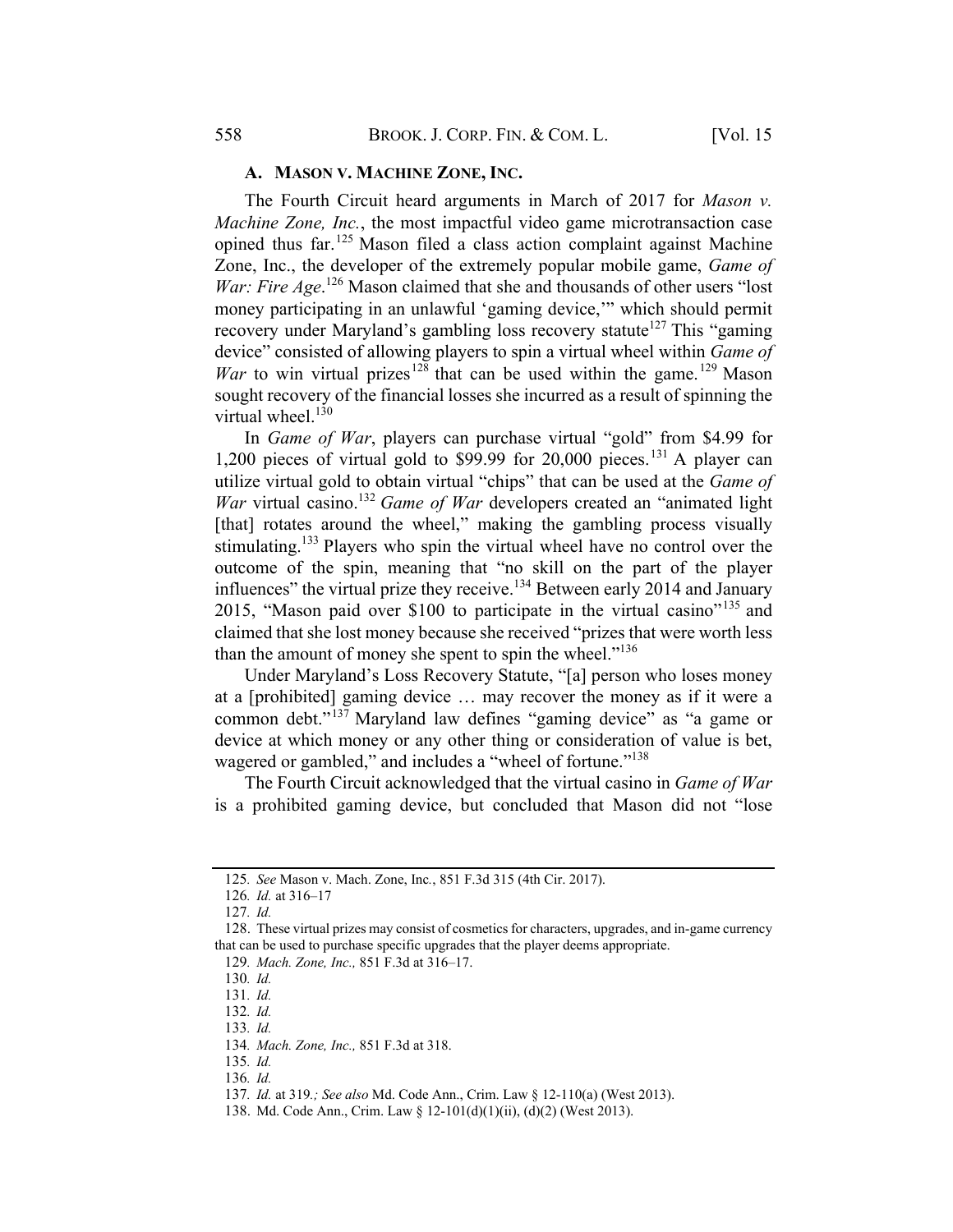money" when participating in the virtual casino.<sup>139</sup> The Fourth Circuit reasoned that for an individual to lose money under the Loss Recovery Statute, a winner of money must invariably be involved.<sup>140</sup> However, the money that Machine Zone received from Mason had nothing to do with the outcome of the virtual wheel, as they "retained the money that Mason paid to obtain virtual gold regardless of the outcome of Mason's spin of the virtual wheel."<sup>141</sup> The court found that when Mason spun the virtual wheel there was "no money at stake" because her potential rewards were either virtual gold or other virtual resources, which are neither real money nor redeemable for money.<sup>142</sup> In short, "Mason could not have lost or won money as a result of her participation in that virtual activity."<sup>143</sup>

The Fourth Circuit's decision does not appear to reflect the current realities of the virtual world and is a huge blow to consumer protection when it comes to microtransaction and loot box mechanics. There can be no dispute that "Machine Zone benefits monetarily from the availability of in-game gambling."<sup>144</sup> The Fourth Circuit read Maryland's statute too narrowly because while virtual chips are not redeemable for money, they are used for other critical aspects of the game.<sup>145</sup> Additionally, players with significant virtual gold deposits for a game such as Game of War sell their accounts on a secondary market, which proves that virtual gold indeed has monetary value. <sup>146</sup> Overall, this case shed light on gambling statutes' inability to regulate loot boxes and other microtransactions, proving the need for stronger governmental intervention.

#### B. MCLEOD V. VALVE CORPORATION

In McLeod v. Valve Corporation, plaintiffs sued Valve Corporation (Valve), developer of the extremely popular game Counter-Strike: Global Offense (CS:GO), alleging that Valve allowed "an illegal online gambling market" to operate through its "Steam platform<sup>147</sup>."<sup>148</sup> In the complaint, plaintiffs argued that CS:GO weapon skins (Skins) are equivalent to casino

<sup>139</sup>. Mach. Zone, Inc., 851 F.3d at 319.

<sup>140</sup>. Id.

<sup>141</sup>. Id. (emphasis added).

<sup>142</sup>. Id.

<sup>143</sup>. Id.

<sup>144.</sup> Venkat Balasubramani, Appeals Court Affirms Rejection of Gambling Claims Against Machine Zone, TECH. & MKTG. L. BLOG (Mar. 18, 2017), https://blog.ericgoldman.org/ archives/2017/03/appeals-court-affirms-rejection-of-gambling-claims-against-machine-zone.htm.

<sup>145</sup>. Id.

<sup>146</sup>. Id.

<sup>147.</sup> Steam is Valve's greatest revenue producer, operating as "an online platform" where users can purchase games online and play them from around the world with only their profile. Players of CS:GO have the opportunity to purchase virtual weapons with different 'textures' through Steam, with prices fluctuating depending on the rarity of the weapon skin purchased.

<sup>148</sup>. McLeod v. Valve Corp., No. C16-1227-JCC, 2016 WL 5792695, at \*1 (W.D. Wash. Oct. 04, 2016).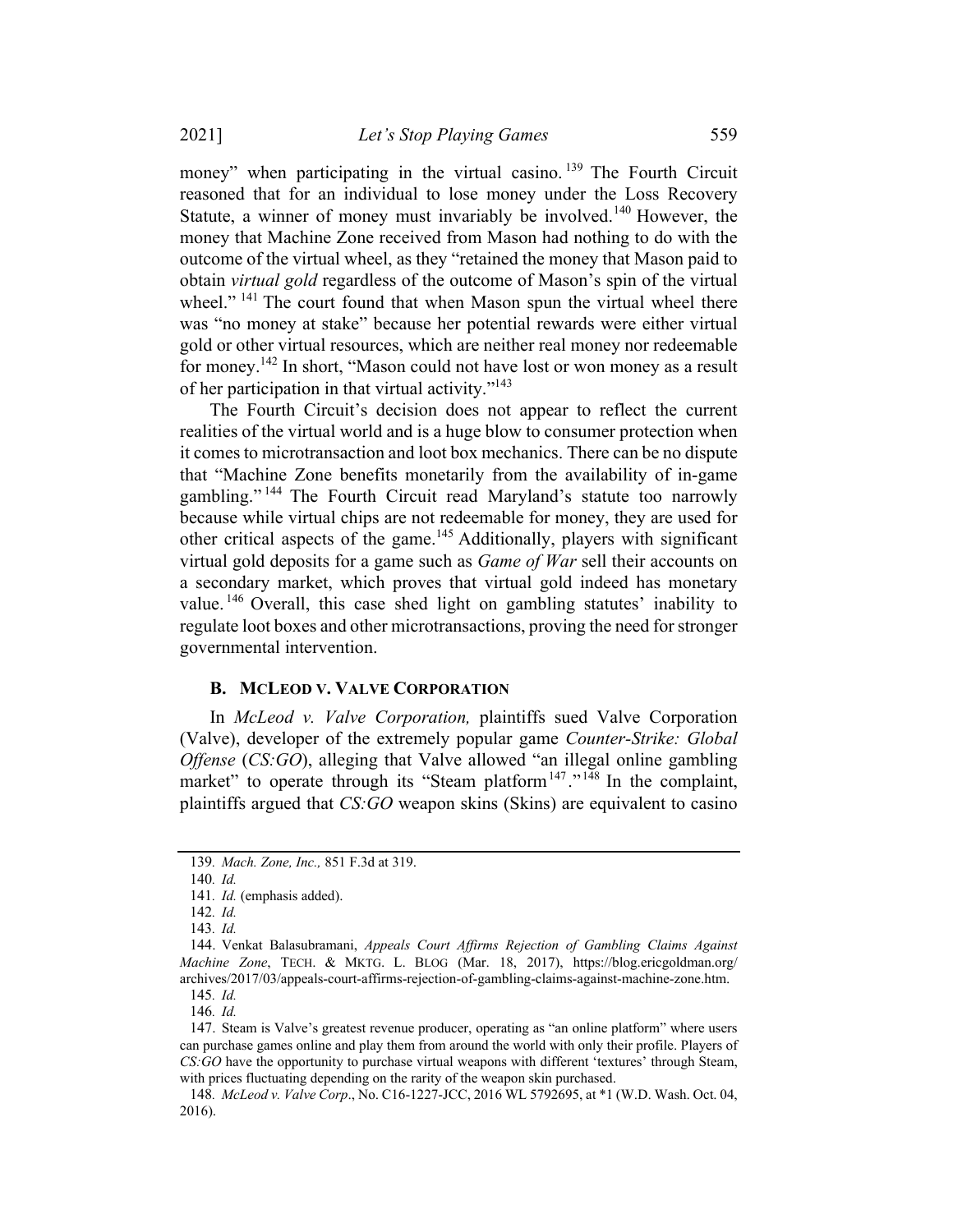chips with "monetary value outside the game itself" because of the ability to "turn Skins directly into cash through … third-party gambling sites."<sup>149</sup> At the time of the complaint, third-party gambling websites were extremely popular with "tens of thousands of people [betting virtual] items from CS:GO on these [websites]."<sup>150</sup> Therefore, the virtual goods that are won and lost ingame have actual real-world value on Steam.<sup>151</sup> Valve receives 15% on the sale of each Skin sold through its Steam marketplace, resulting in an incentive to market these third-party gambling websites as more gamers will purchase Skins.<sup>152</sup> Plaintiffs claimed that "Valve is aware that rigged thirdparty sites are taking money from Valve's teenage customers" and that popular YouTube channels "actively [promote] Lotto  $153$  as a gambling service," which helps generate excitement about gambling Skins.<sup>154</sup>

Plaintiffs brought their claim under the Racketeer Influenced and Corruption Organizations Act (RICO), which combats organized crime by allowing penalties for racketeering activities, including illegal gambling.<sup>155</sup> The elements of a civil RICO claim are: (1) conduct (2) of an enterprise (3) through a pattern (4) of racketeering activity (5) causing injury to plaintiff's business or property.<sup>156</sup> To prove injury under a RICO claim, "plaintiffs must show proof of concrete financial loss, and not mere injury to a valuable intangible property interest."157 Ultimately, the Ninth Circuit would reject the plaintiffs' RICO claim, saying that "gambling losses are not sufficient injury to business or property for RICO standing."<sup>158</sup>

Although McLeod v. Valve was dismissed, it caught the attention of the Washington State Gambling Commission.<sup>159</sup> On October 5, 2016, the Washington State Gambling Commission announced it had contacted Valve

<sup>149</sup>. Id.

<sup>150</sup>. Id.

<sup>151.</sup> Evan Lahti, CS:GO's controversial skin gambling, explained, PCGAMER (July 06, 2016), https://www.pcgamer.com/csgo-skin-gambling/.

<sup>152</sup>. Valve Corp., 2016 WL 5792695 at \*1.

<sup>153</sup>. CSGO Lotto was a "skin gambling" website, where players would connect their Steam accounts and "use the weapon skins they owned to enter into [gaming contests]," meaning that if they lost the virtual game, they would lose their skin. These skins, although completely virtual in nature, would end up having monetary value as they could be exchanged on Valve's Steam Marketplace for real cash. See Charlie Hall, CSGO Lotto's lawyer says it was never a gambling site, and here's why, POLYGON (Dec. 18, 2017), https://www.polygon.com/2017/12/18/16782124/csgolotto-lawsuit-gambling-terms-of-use-tmartn; see also Steve Dent, YouTubers avoid fine over Valve 'CS:GO' gambling scan, ENGADGET (Sept. 08, 2017), https://www.engadget.com/2017/09/08/youtube-csgo-lotto-fcc-no-fine/.

<sup>154</sup>. Valve Corp., 2016 WL 5792695 at \*1.

<sup>155</sup>. Racketeer Influenced and Corrupt Organizations Act (RICO), NOLO (last visited Feb. 13, 2021). https://www.nolo.com/legal-encyclopedia/content/rico-act.html.

<sup>156</sup>. Valve Corp., 2016 WL 5792695 at \*2.

<sup>157</sup>. Id.

<sup>158</sup>. Id.

<sup>159</sup>. See Colin Campbell, Washington Gambling Commission demands end to Valve CS:GO skin gambling, POLYGON (Oct. 5, 2016, 2:14 PM), https://www.polygon.com/2016/10/5/13176244/ washington-gambling-commission-demands-end-to-valve-cs-go-skin.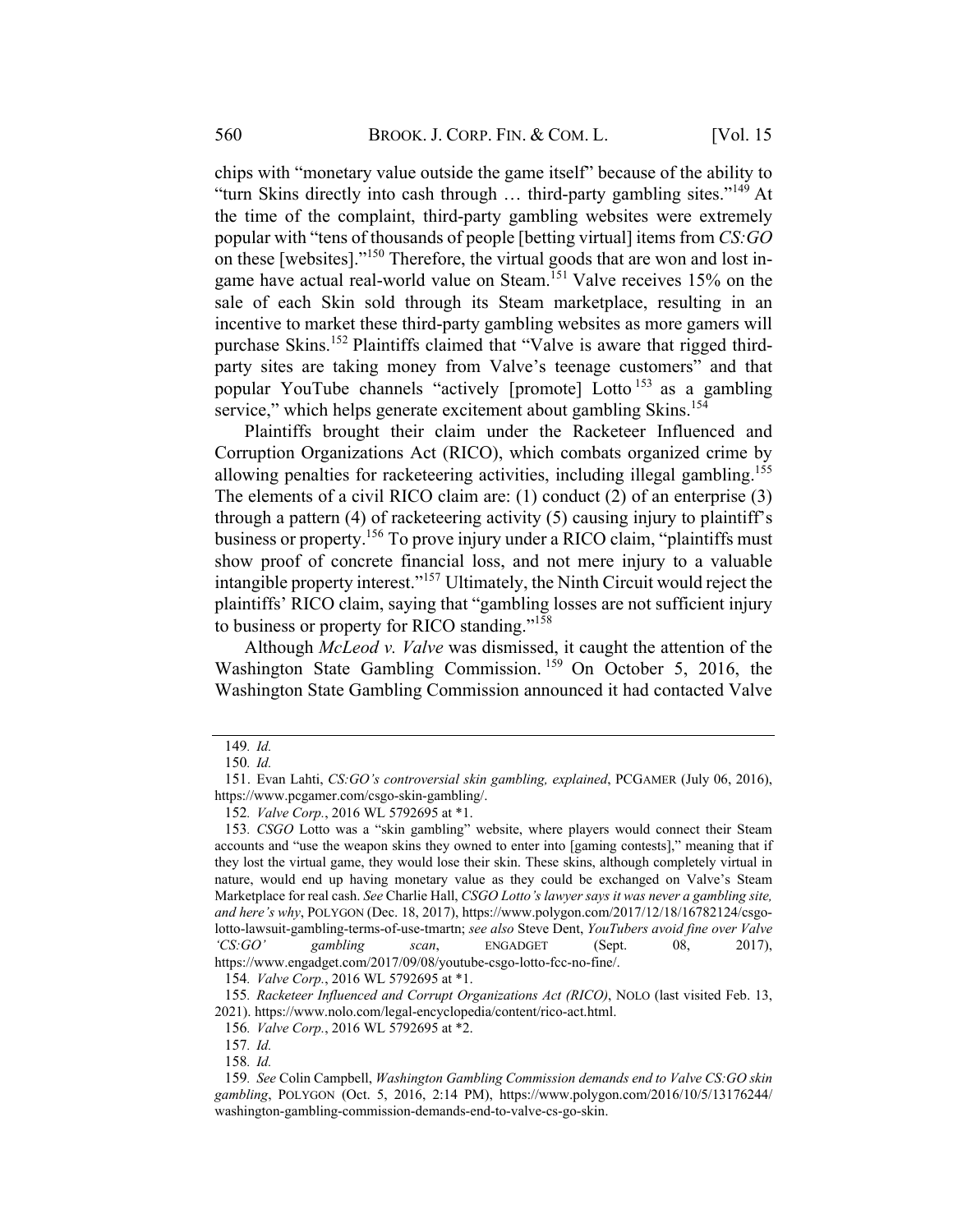to "immediately stop allowing the transfer of Counter-Strike: Global *Offensive* virtual weapons for gambling activities" through Steam.<sup>160</sup> Valve's legal counsel Liam Lavery fired back that "Valve is not engaged in gambling or the promotion of gambling," and that the company does not "facilitate gambling."161 However, Valve eventually admitted defeat following public backlash and sent cease and desist notices to third-party gambling websites asserting that "utilizing Steam to facilitate [third-party gambling] services does not comply with its user agreements."<sup>162</sup>

#### C. UPCOMING LITIGATION

At the end of 2020, a class-action lawsuit was filed against EA in the United States District Court for the Northern District of California alleging that EA's games "are programmed to adjust the difficulty of games based upon individual gamers' skills level."163 Because of this, the gamers argue that they are forced to "purchase more 'loot boxes'" in order to compete in that gaming space.<sup>164</sup> A big point of emphasis will be whether the District of California enforces EA's arbitration agreement, which all gamers must accept when playing games published by  $EA$ .<sup>165</sup> If arbitration is not enforced, a precedent will be set that allows gamers to potentially file class actions against other businesses offering games of chance. <sup>166</sup> This lawsuit is currently in its infancy but may have far-reaching consequences.

## IV. CONGRESS ATTEMPTS TO PROTECT CHILDREN WITH ABUSIVE GAMES ACT

With the deficiency of legal jurisprudence on the subject and legislation lacking the relevance required to connect itself with video games, more must be done to protect young consumers. On May 23, 2019, Senator Hawley formally introduced the Loot Box Bill to ban the sale of loot boxes to children. <sup>167</sup> The Loot Box Bill seeks to "regulate certain pay-to-win

<sup>160</sup>. Id.

<sup>161</sup>. Id.; See also Mark Jansen, \$5 Billion Spent on CS:GO Skin Gambling in 2016, TECHRAPTOR (Jan. 25, 2017), https://techraptor.net/gaming/news/5-billion-spent-on-csgo-skin-gambling-in-2016 (discussing how Valve has a lot of money at stake when it comes to CS:GO skin gambling).

<sup>162.</sup> Jacob Wolf, Valve prohibits online gambling through Steam for Counter-Strike and Dota 2, ESPN (July 13, 2016), https://www.espn.com/esports/story/ /id/17058219/valve-prohibits-onlinegambling-steam-counter-strike-dota-2.

<sup>163.</sup> Andrew J. Silver, An Imperfect Storm Has Sports Betting Operators Watching The EA Class-Action Lawsuit, FORBES, (Dec. 10, 2020), https://www.forbes.com/sites/andrewjsilver /2020/12/10/an-imperfect-storm-has-sports-betting-operators-watching-the-ea-classaction/?sh=4e9d4561fa22.

<sup>164</sup>. Id.

<sup>165</sup>. Id.

<sup>166</sup>. Id.

<sup>167.</sup> Makena Kelly, Bill to ban the sale of loot boxes to children presses forward with bipartisan support, VERGE (May 23, 2019), https://www.theverge.com/2019/5/23/18636535/loot-boxes-joshhawley-markey-blumenthal-privacy-video-games.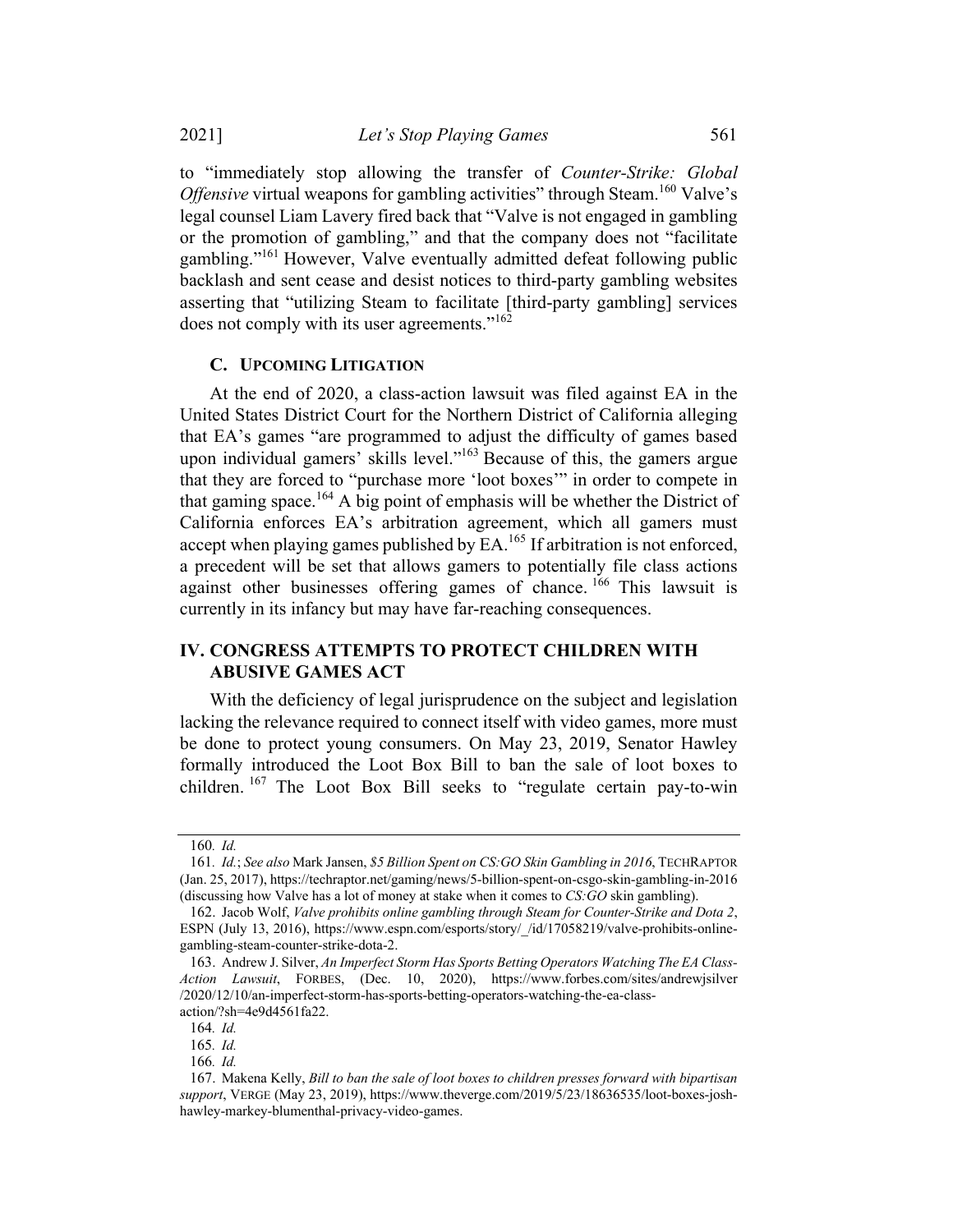microtransactions and sales of loot boxes in interactive digital entertainment products, and for other purposes."<sup>168</sup> Section  $1(a)(1)(a)$  of the bill would hinder a game developer's ability to market microtransactions to minors by making it "unlawful for a game publisher to publish a minor-oriented game that includes pay-to-win microtransactions or loot boxes."169 Senator Hawley may have genuine intentions with the Loot Box Bill, but the language of the bill shows a true lack of video game sophistication.<sup>170</sup> Section 2(5) of the bill defines "minor-oriented game" to mean "an interactive digital entertainment product for which the target audience is individuals under the age of 18."<sup>171</sup> Section 2(5) outlines a wide range of considerations that can be analyzed to find whether a game constitutes a minor-oriented game. The FTC can look into: Section 2(5)(A) the subject matter of the product; (B) the visual content of the product; (C) the music or audio content of the product; or (D) other evidence demonstrating that the product is targeted at individuals under the age of eighteen.<sup>172</sup>

By stating "subject matter" can be used to decide whether a game is minor-oriented, Section 2(5)(A) may cause problems because subject matter is too broad and subjective.<sup>173</sup> To the masses, video games "generally appeal to kids," meaning that subject matter is invariably minor-oriented and thus implying that almost every game should be subject to the Loot Box Bill's conditions.<sup>174</sup> An additional issue derives from Section 1(b)(1)(b), which states "it is unlawful for a game publisher to publish an interactive digital entertainment product that is not a minor-oriented game if the publisher has constructive knowledge that any of its users are under the age of 18."<sup>175</sup> The Loot Box Bill does not define constructive knowledge, making it difficult to discern whether a game publisher falls under the jurisdiction of the bill or not.176 Generally, a lawyer evaluating the Loot Box Bill would most likely conclude from Section  $(1)(b)(1)(b)$  that "if a publisher or distributor should have known that a single user of a game was under eighteen years old, and that game contained loot boxes or prohibited micro-transactions, they would be liable for penalties."<sup>177</sup> This might cause microtransactions to be outlawed

<sup>168.</sup> Protecting Children From Abusive Games Act, LYN19247, 116<sup>th</sup> Cong. § 1 (2019).

<sup>169</sup>. Id. (emphasis added).

<sup>170.</sup> See Brandon Huffman, FAQ on a bill (S1629) proposing The Protecting Children from Abusive Games Act, GAMASUTRA (May 31, 2019), https://www.gamasutra.com/blogs/ BrandonHuffman/20190531/343658/FAQ\_on\_a\_bill\_S1629\_proposing\_The\_Protecting\_Children from Abusive Games Act.php.

<sup>171</sup>. Protecting Children From Abusive Games Act, supra note 168.

<sup>172.</sup> Id. The examples provided are not completely inclusive, as the Loot Box Bill provides a multitude of other ways to prove that a game is oriented towards minors.

<sup>173</sup>. See Huffman, supra note 170.

<sup>174</sup>. See id.

<sup>175.</sup> Protecting Children From Abusive Games Act, supra note 168.

<sup>176.</sup> Huffman, supra note 170.

<sup>177</sup>. Id.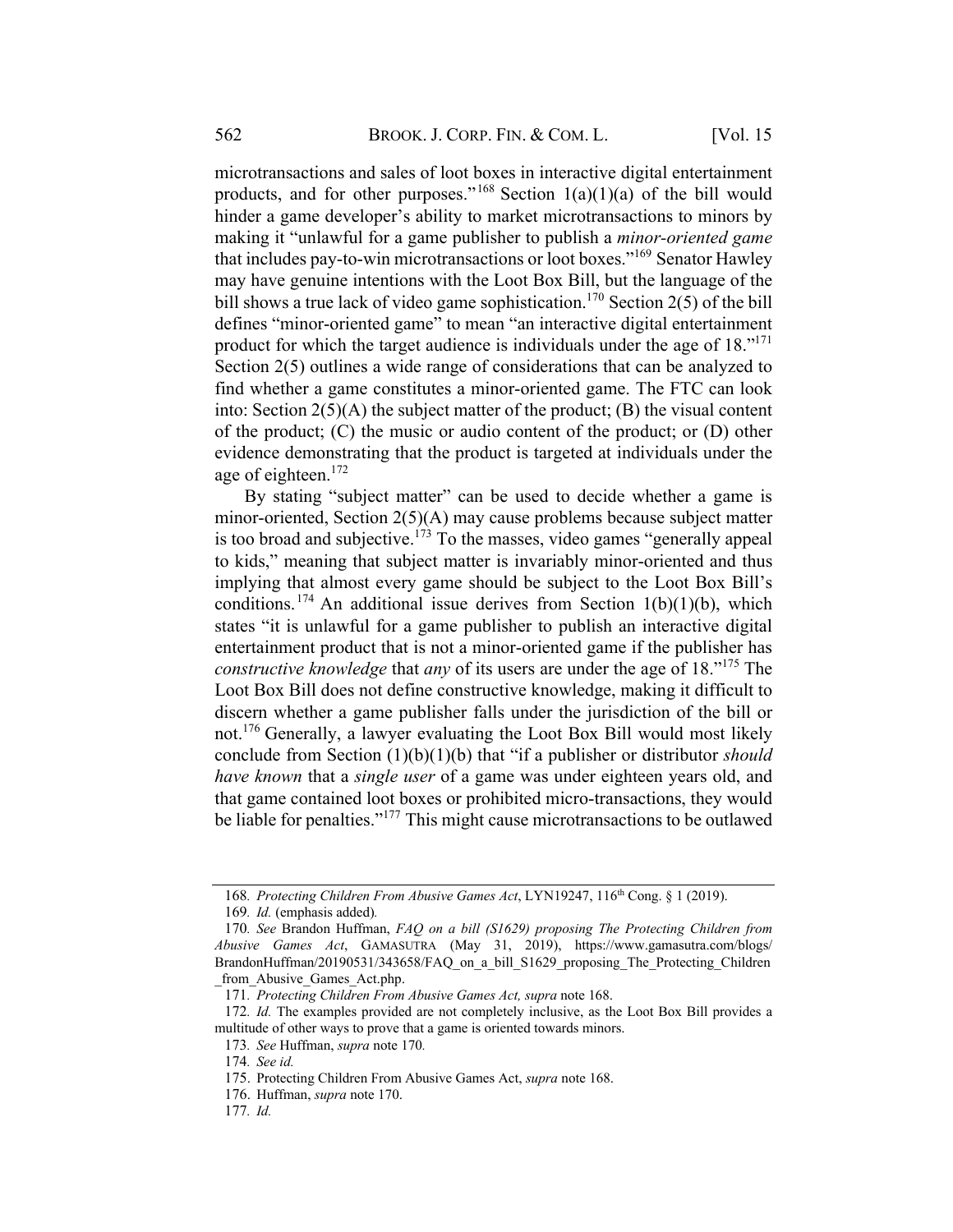on a scale much wider than gamers would appreciate due to the fact that nearly every video game is played by gamers under the age of eighteen.<sup>178</sup>

An even deeper dive into the definitions of Section 2(5) sheds light on the potential problems that could be associated with the Loot Box Bill.<sup>179</sup> The Entertainment Software Rating Board (ESRB) is responsible for providing the public with ratings on specific games, and in-turn these ratings assist parents with knowing whether their child is mature enough for a specific game. $180$ 

The three most common ratings are:

- a) Everyone "Content is generally suitable for all ages. May contain minimal cartoon, fantasy or mild violence and/or infrequent use of mild language."
- b) *Teen* "Content is generally suitable for ages 13 and up. May contain violence, suggestive themes, crude humor, minimal blood, simulated gambling and/or infrequent use of strong language."
- c) Mature "Content is generally suitable for ages 17 and up. May contain intense violence, blood and gore, sexual content and/or strong language."<sup>181</sup>

Under the Loot Box Bill's definition of minor-oriented games, games that have received a *Mature* rating would be under the Bill's jurisdiction.<sup>182</sup> This may be a significant issue because such *Mature*-rated games, often played by adults, will now be deemed minor-oriented under the Loot Box Bill.<sup>183</sup> This means that there would be very few (if any) scenarios where a video game could be seen as not minor-oriented, which could potentially eradicate the entire microtransaction model.<sup>184</sup> Adult gamers "should have the right to make in-game purchases or gamble with loot boxes if they so please," and the broad reach of Section 2(5) may make that reality unattainable.<sup>185</sup>

Section 2(7)(A) defines "pay-to-win microtransactions" as "an add-on transaction to an interactive digital entertainment product that eases a user's

<sup>178</sup>. See id.

<sup>179.</sup> Jason Schreier, U.S. Senator Says His Anti-Loot Box Bill Has The Video Game Industry Worried, KOTAKU (May 21, 2019), https://kotaku.com/u-s-senator-says-his-anti-loot-box-bill-hasthe-video-1834905639.

<sup>180.</sup> Charlie Hall, A brief history of the ESRB rating system, POLYGON (Mar. 3, 2018), https://www.polygon.com/2018/3/3/17068788/esrb-ratings-changes-history-loot-boxes.

<sup>181.</sup> All definitions come from ESRB, Ratings Guide, ESRB, https://www.esrb.org/ratingsguide/ (last visited Feb. 3. 2021).

<sup>182.</sup> Olivia Richman, Congress' infamous "loot box bill" will hurt the industry, UPCOMER (June 4, 2019), https://upcomer.com/lol/story/1419025/loot-box-bill.

<sup>183</sup>. See id.; See also Steven Chung, Senate Bill Could Mean Game Over For Microtransactions And Loot Boxes, ABOVE L. (May 29, 2019), https://abovethelaw.com/2019/05/senate-bill-couldmean-game-over-for-microtransactions-and-loot-boxes/?rf=1.

<sup>184.</sup> Richman, supra note 182.

<sup>185</sup>. Id.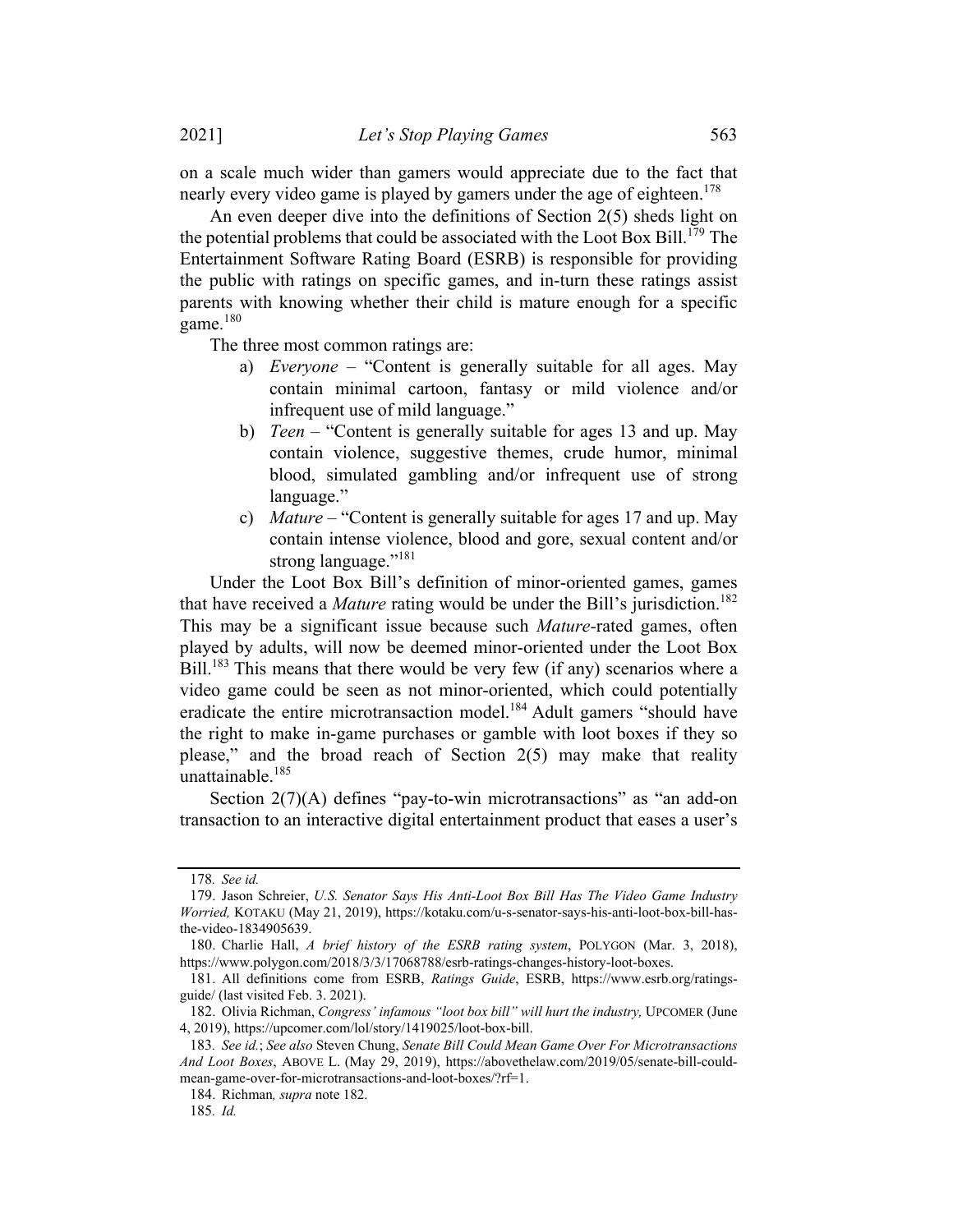progression through content otherwise available within the game without the purchase of such transaction."186 This section is especially crucial if the Loot Box Bill is to gain widespread support from the gaming community, as having a broad definition of pay-to-win microtransaction may open the floodgates to games being liable for microtransactions that are not considered predatory in the industry.<sup>187</sup> Wedbush Securities analyst Michael Pachter sheds light on the pitfalls of a broad definition of pay-to-win microtransactions, saying that Senator Hawley calls Candy Crush, "whose average player is a 48-year-old housewife, as being a game that targets minors with its \$150 bundles."<sup>188</sup>

Under the Loot Box Bill's frequently asked questions webpage, a primary question is whether it will ban all downloadable content.<sup>189</sup> The answer provided is a resounding "no," however, this question drastically misses the mark. The question that should be asked is "[does] this bill ban more games than is needed to accomplish the goal of protecting kids from predatory monetization practices?" <sup>190</sup> As shown by the broad scope of Section  $(1)(b)(1)(b)$  and Section 2(5), the answer should be "yes," because games that are primarily played by mature audiences will be subject to the jurisdiction of the Loot Box Bill due to its "very broad definitions of minororiented and pay-to-win and constructive knowledge standard."<sup>191</sup> In sum, the Loot Box Bill might have genuine intentions, but its broad scope could have severe inadvertent consequences on the video game industry, and changes are necessary to properly regulate the games that gamers want.

## V. PROPOSED SOLUTION TO RECTIFY LANGUAGE ISSUES IN LOOT BOX BILL

In order for the Loot Box Bill to gain widespread support from both the gaming community and Congress, Senator Hawley and his co-authors would best be served by working hand-in-hand with industry leaders in order to fully understand the complexities of the video game marketplace.  $192$  Stanley Pierre-Louis, CEO of the Entertainment Software Association (ESA), has said that the Loot Box Bill is "flawed and riddled with inaccuracies" and

<sup>186.</sup> Protecting Children From Abusive Games Act, supra note 168.

<sup>187.</sup> Giancarlo Caldes, 'Zero' chance it passes: Game analysts break down senator's anti-loot box bill, VENTUREBEAT (May 13, 2019), https://venturebeat.com/2019/05/13/zero-chance-itpasses-game-analysts-break-down-senators-anti-loot-box-bill/.

<sup>188</sup>. Id.

<sup>189.</sup> Huffman. supra note 170.

<sup>190</sup>. Id.

<sup>191</sup>. Id.

<sup>192</sup>. See CJ Andriessen, Senator Hawley's anti-loot box bill is taking a scorched earth approach to invasive microtransactions, DESTRUCTOID (May 24, 2019), https://www.destructoid.com/senator -hawley-s-anti-loot-box-bill-is-taking-a-scorched-earth-approach-to-invasive-microtransactions-554673.phtml.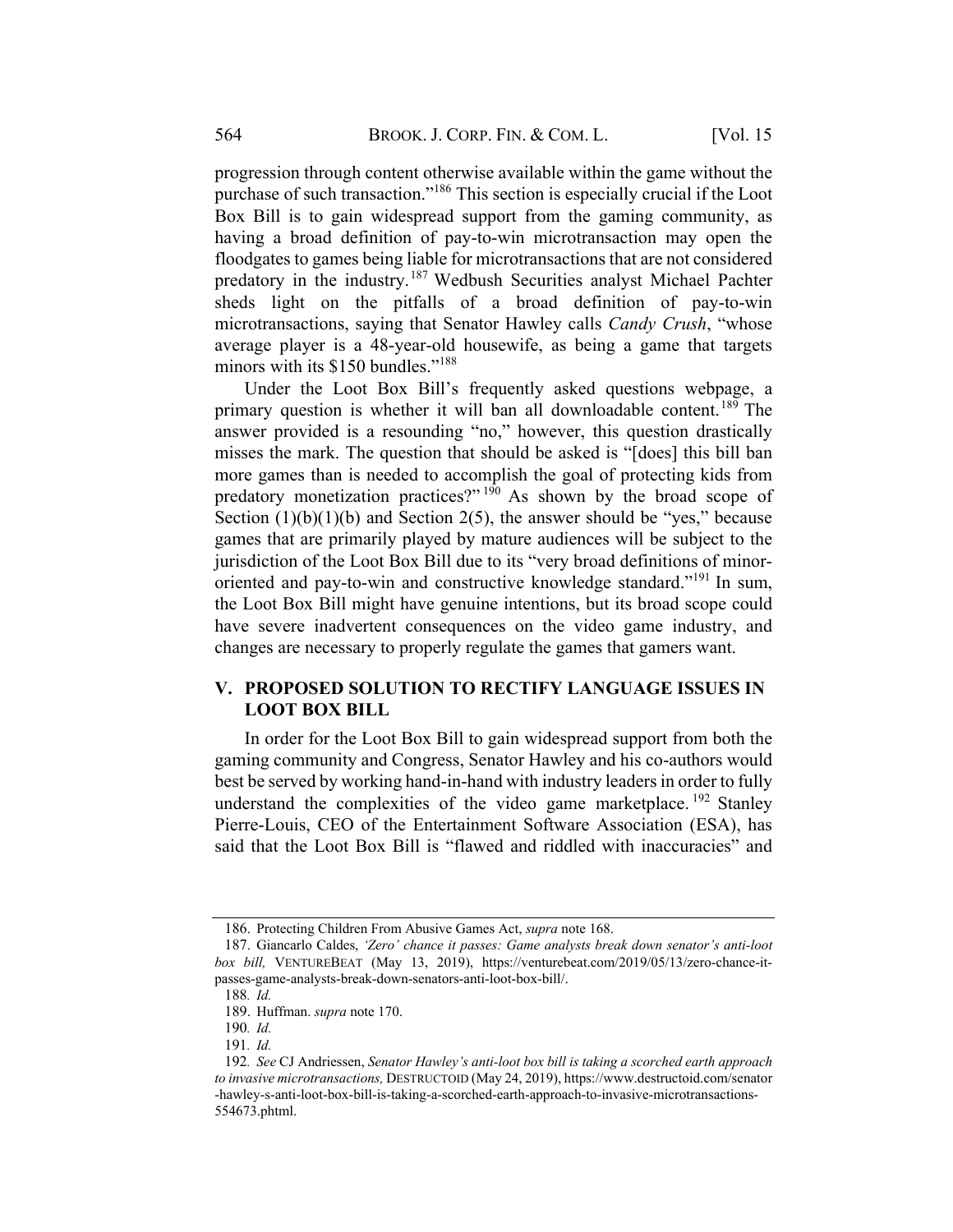would "ultimately prove harmful to the player experience."<sup>193</sup> These flaws and inaccuracies most likely stem from the fact that Senator Hawley is admittedly not a gamer,  $194$  leading to the presumption that he does not completely grasp how the industry operates. The ESA has offered its support the bill's co-sponsors in helping them fully understand the microtransaction industry and why the Loot Box Bill would be far too broad in its scope. $195$ 

The Loot Box Bill must completely overhaul their system of evaluating minor-oriented games. Abstract categories such as the subject matter of the game or its visual contents are entirely too broad and could theoretically encapsulate any video game. The guidelines for determining minor-oriented games must become more rigid, making it easier for game developers to fully know whether their game is subject to the jurisdiction of the Loot Box Bill. Another benefit from adding more rigid guidelines is that only microtransactions the industry finds predatory will be banned; there is little to no issue with adults purchasing microtransactions to change their playable character's appearance or adding more content to prolong the story of a specific game.

To improve the rigidity of the Loot Box Bill's language, the bill's cosponsors should rework Section  $1(b)(1)(b)$ . Games that receive a *Mature* rating are intended to be played by individuals aged 17+, meaning that Section  $1(b)(1)(b)$ 's language of targeting games played by anyone under eighteen would capture the entire video game market. The bill's cosponsors should use the ESRB's rating system as a guide. Instead of saying that games played by anyone under the age of eighteen years old would fall under the Loot Box Bill's jurisdiction, Section  $1(b)(1)(b)$ 's language should reflect that games with an Everyone or Teen rating will be subject to the Loot Box Bill and closely scrutinized. This will allow games played primarily by adults to offer forms of microtransactions, while also making clear to developers when they must comply with the Loot Box Bill.

However, making this change would not go far enough to regulate mobile games because certain mobile games, like Candy Crush and Clash of Clans, do not receive ratings by the ESRB.196 As such, the Loot Box Bill should have an updated section that deals entirely with mobile games and their microtransactions. This section should include specific guidelines that help evaluate whether a mobile game utilizes predatory microtransactions mechanics that specifically target the vulnerability of young kids. Potential

<sup>193.</sup> Steve Watts, US Senate Loot Box Bill "Riddled With Inaccuracies," Says ESA, GAMESPOT (June 6, 2019), https://www.gamespot.com/articles/us-senate-loot-box-bill-riddled-withinaccuracies-/1100-6467222/.

<sup>194</sup>. See Schreier, supra note 179.

<sup>195.</sup> Watts, supra note 193.

<sup>196</sup>. Candy Crush Saga, LEARNING WORKS FOR KIDS, https://learningworksforkids.com /playbooks/candy-crush-saga/ (last visited Feb. 28, 2021)